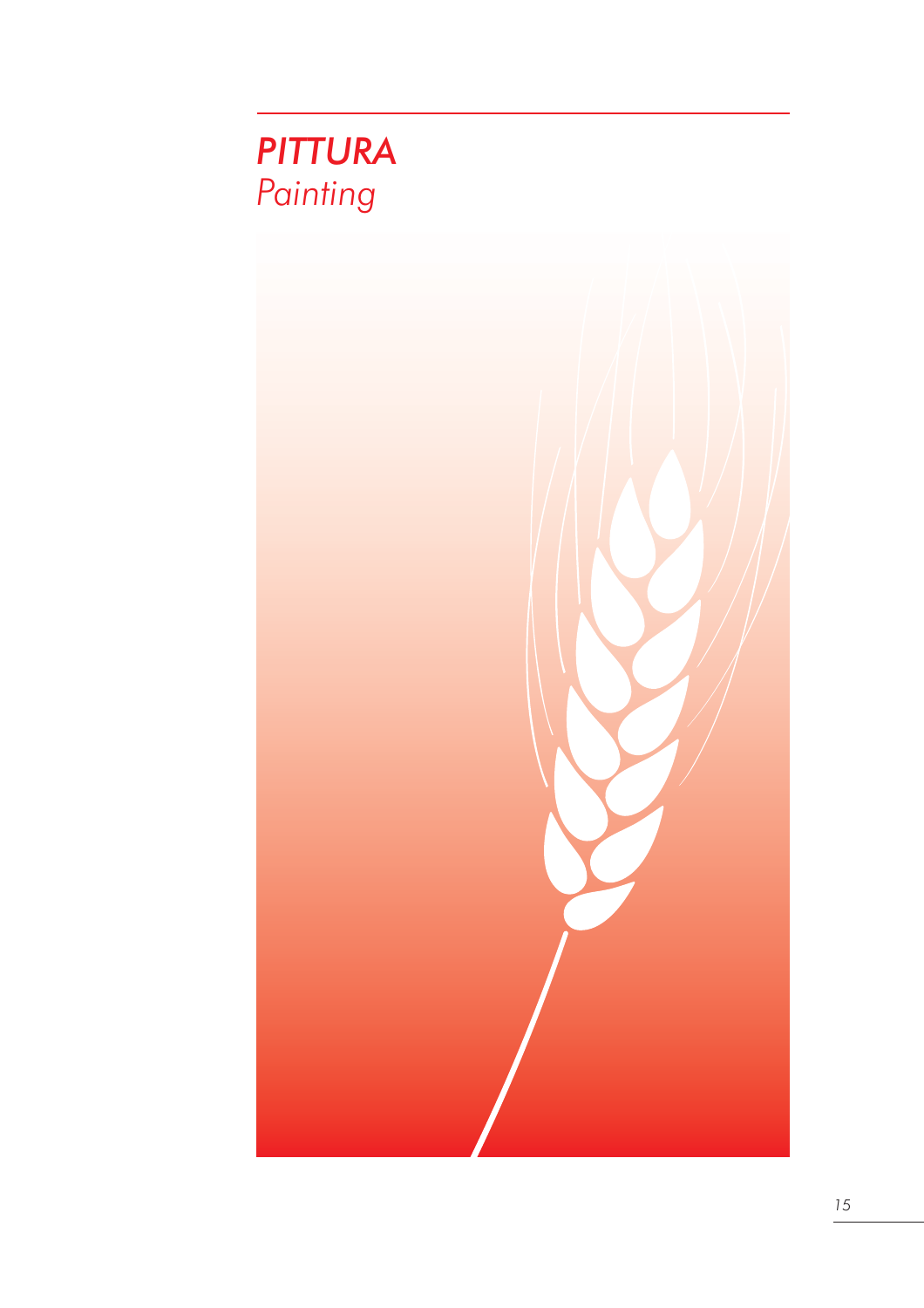#### Abraam ABRAAMIANZ (Armenia) *Maternità / Maternity*

*olio su tela / oil on canvas 100 x 80 cm 2007*

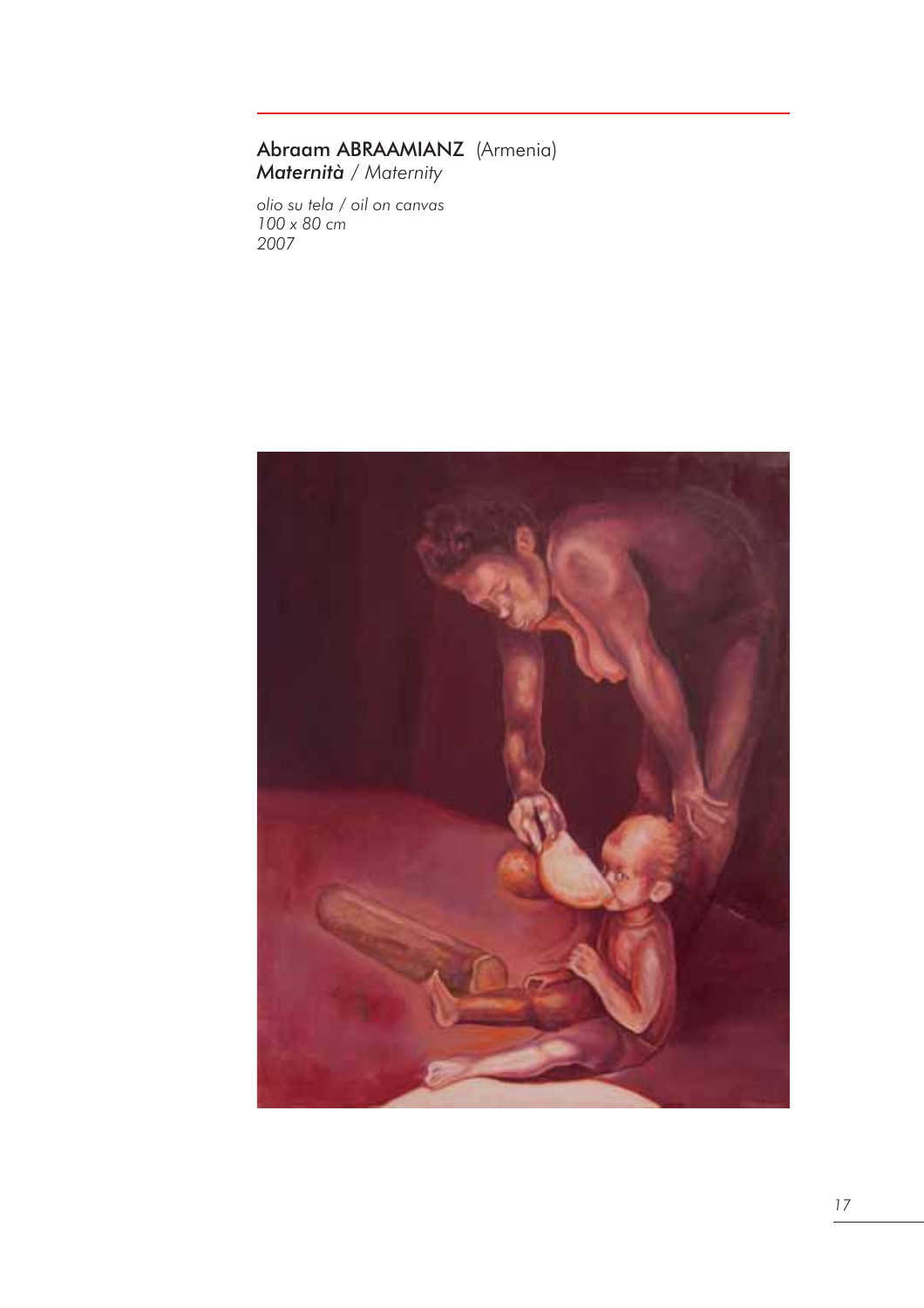## Emma ASSISI (Italy) *One Nest - Five Continents / One Nest - Five Continents*

*acrilico su tela / acrylic on canvas 70 x 70 cm 2007*

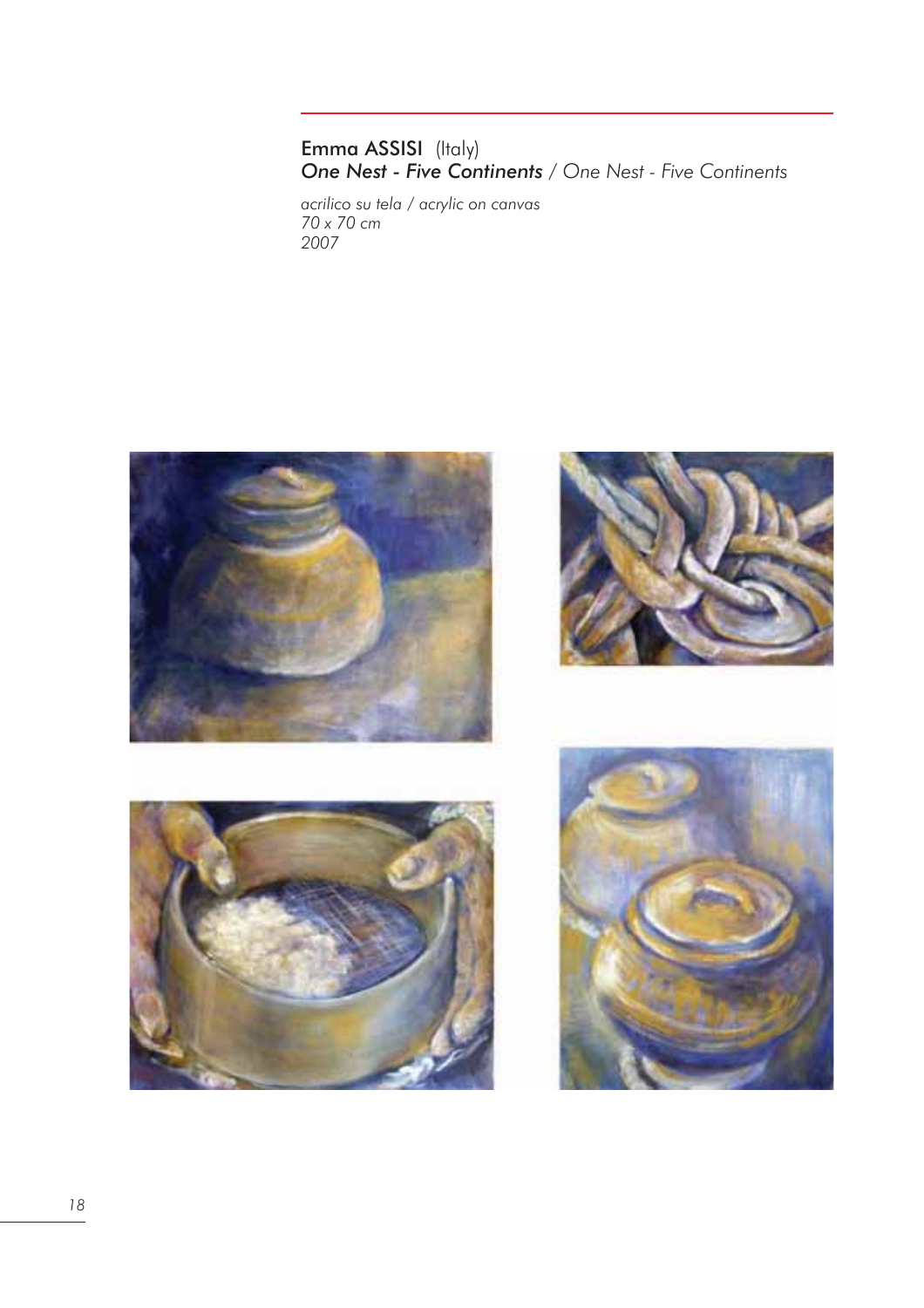## Barbara CALCEI (Italy) *Lux Aurea / Lux Aurea*

*olio su tela / oil on canvas 50 x 100 cm 2007*

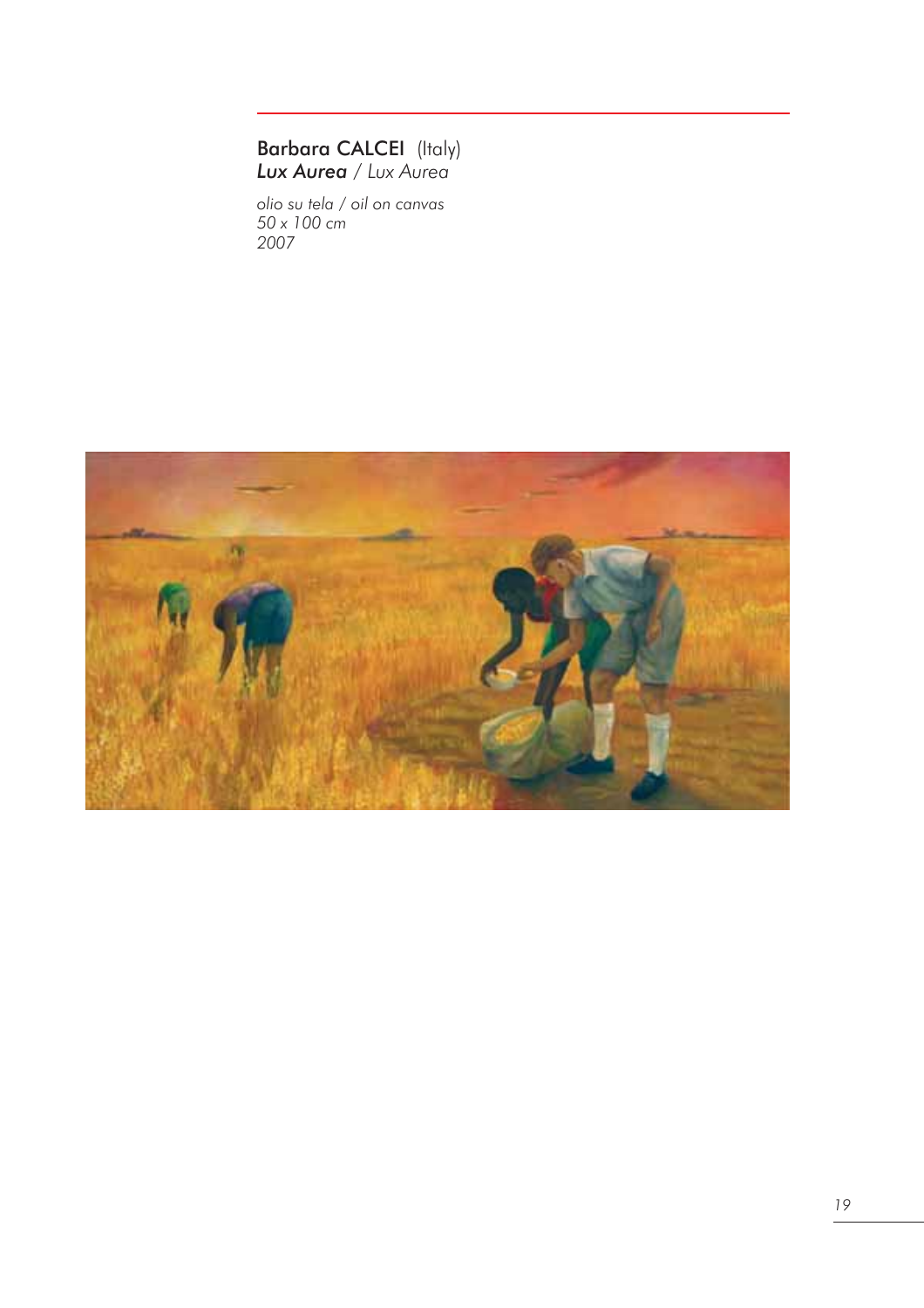#### Stephanie CARDI (Austria) *Justice / Justice*

*olio su tela / oil on canvas 120 x 50 cm 2007*

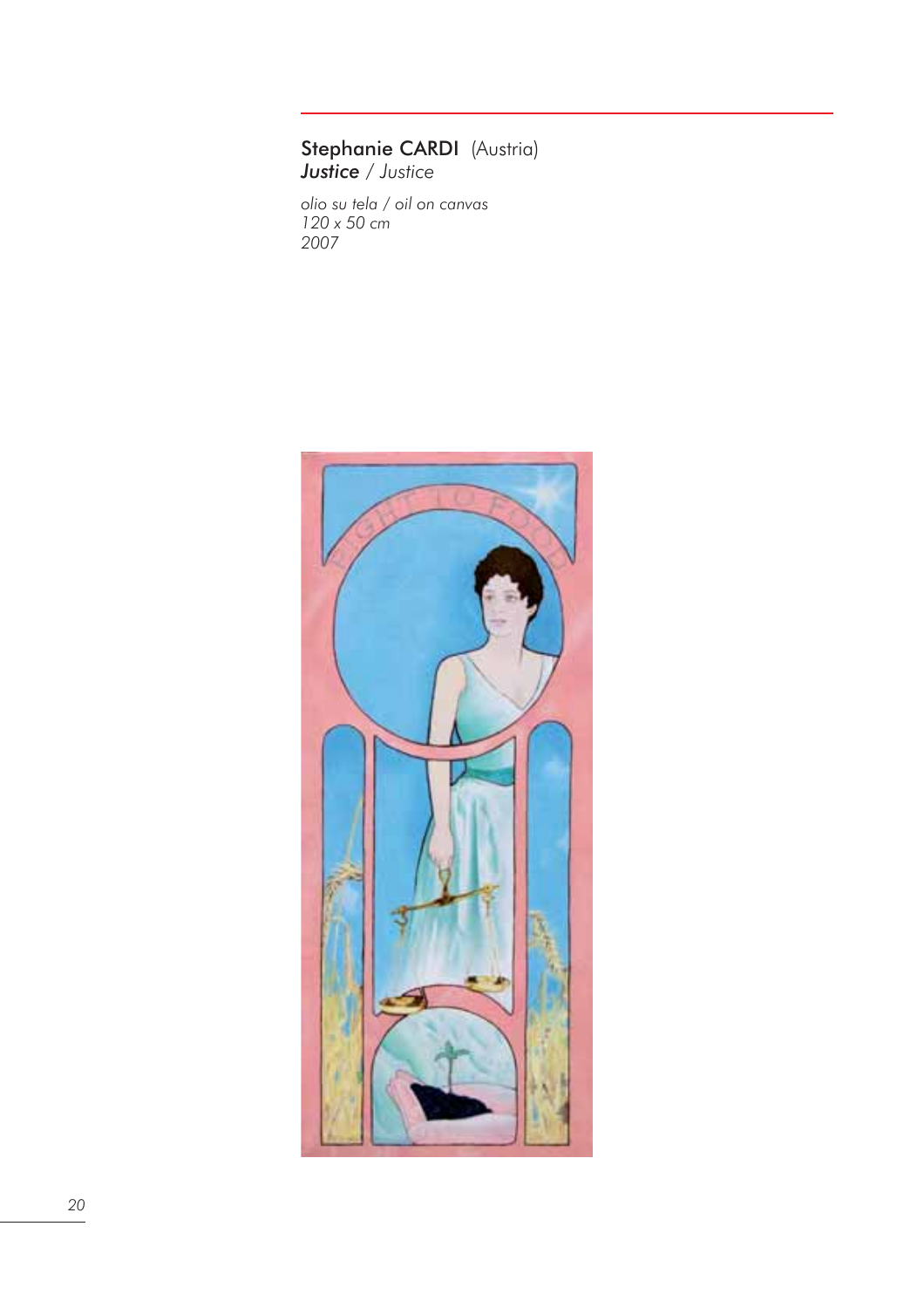## Giulietta CAVALLOTTI (Italy) *Il Fuoco / The Fire*

*olio su tela / oil on canvas 120 x 80 cm 2007*

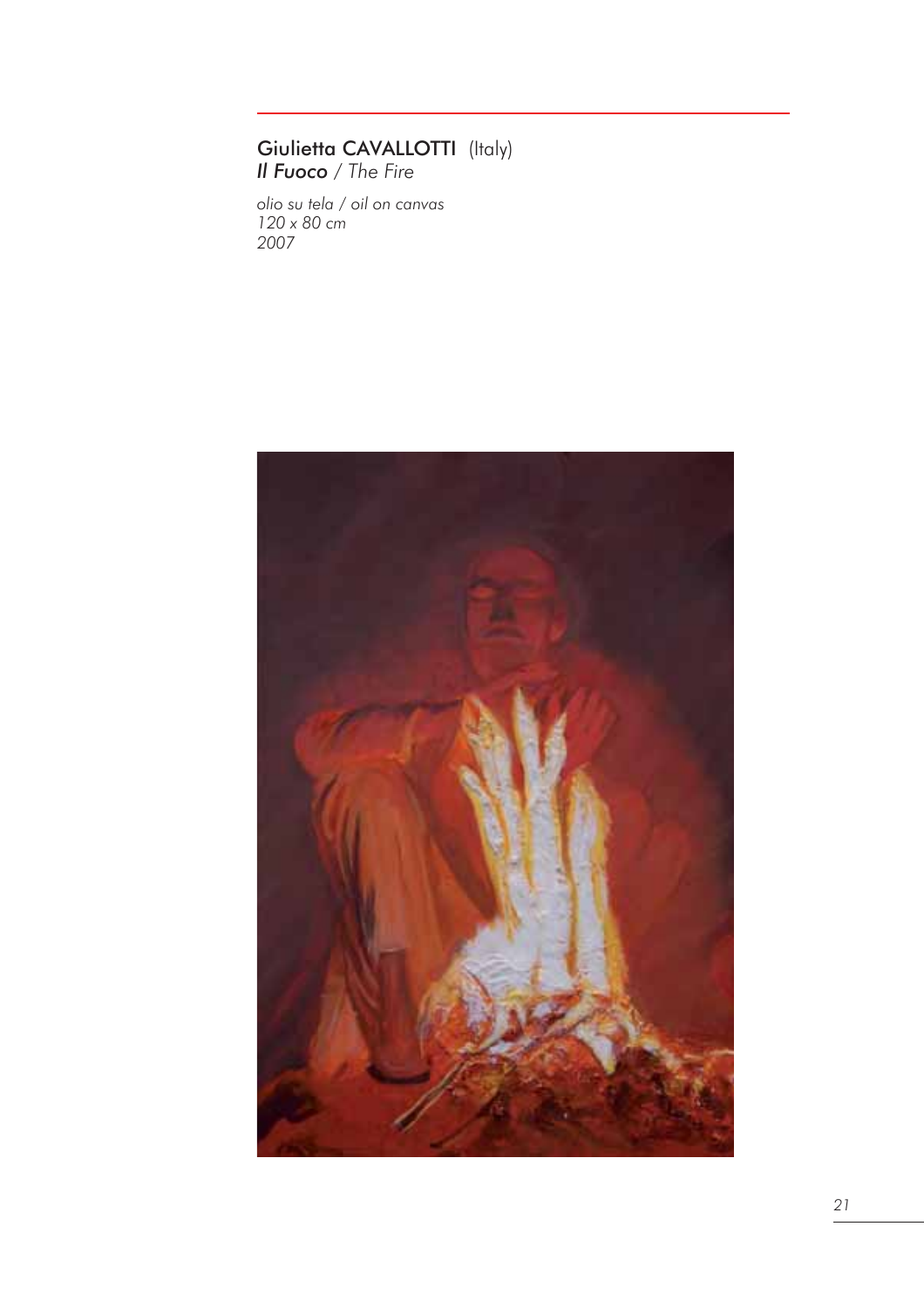# Solveig COGLIANI (Italy) *Non aprite questa finestra/ Don't open this window*

*olio su tavola / oil on wood 2 pannelli 30 x 100 cm / 2 panels 30 x 100 cm 2007*

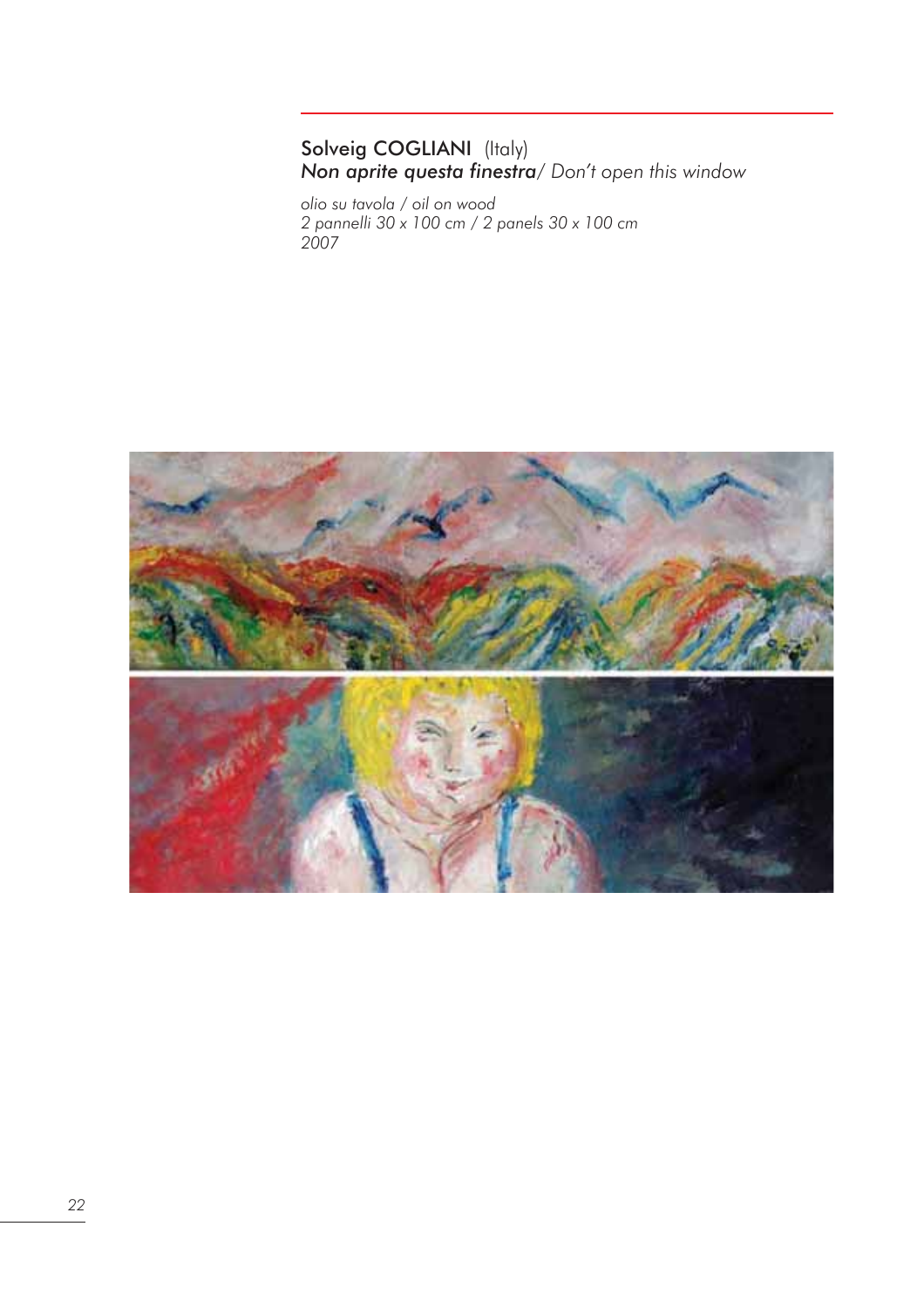## Davide CONTRONI (Italy) *Ancora qualche passo / Some more steps*

*olio e acrilico su tela / oil and acrylic on canvas 120 x 100 cm 2007*

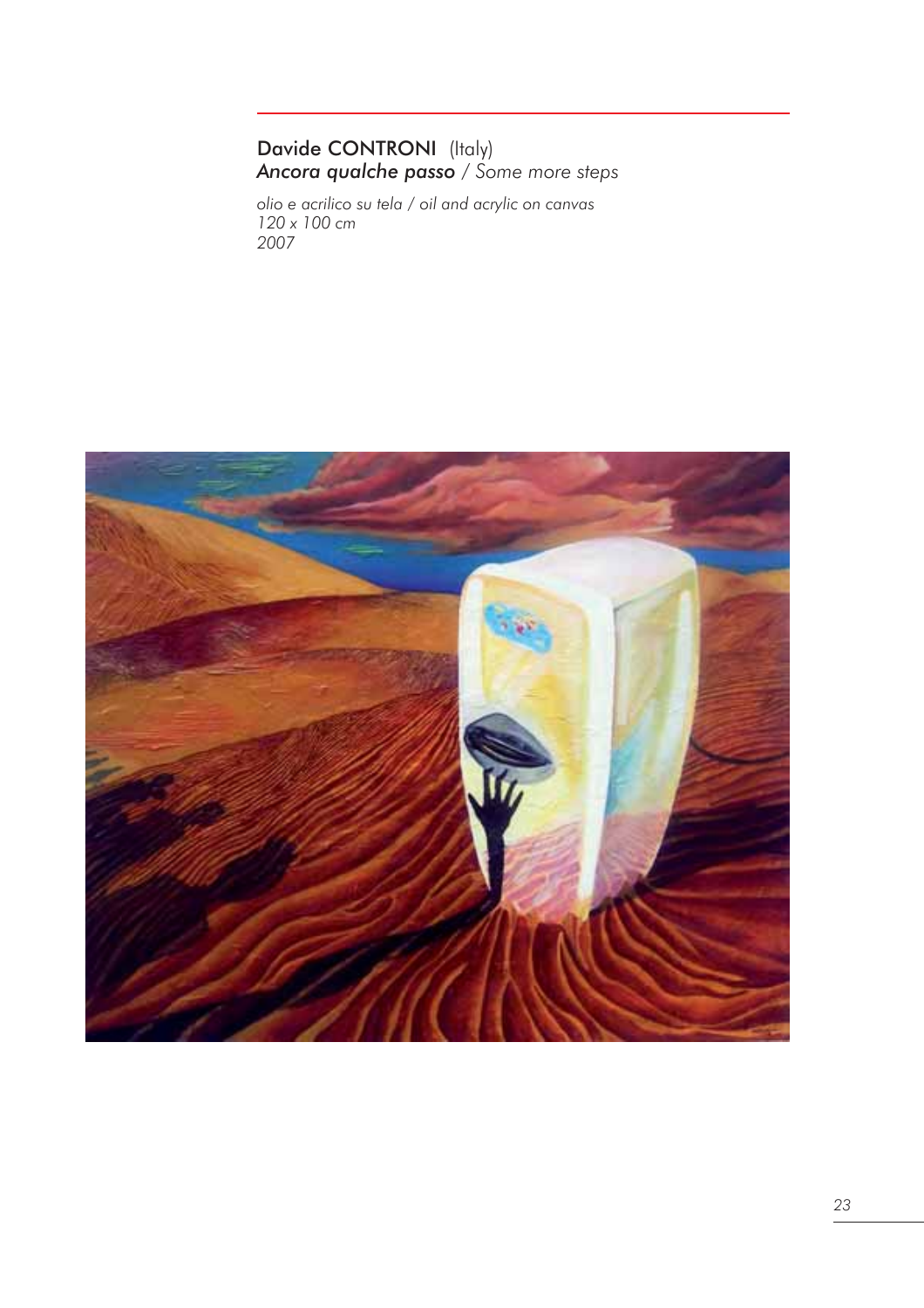## Mario CORINTHIOS (Italy) *Per un nuovo umanesimo / For a new humanism*

*olio su tela / oil on canvas 100 x 100 cm 2007*

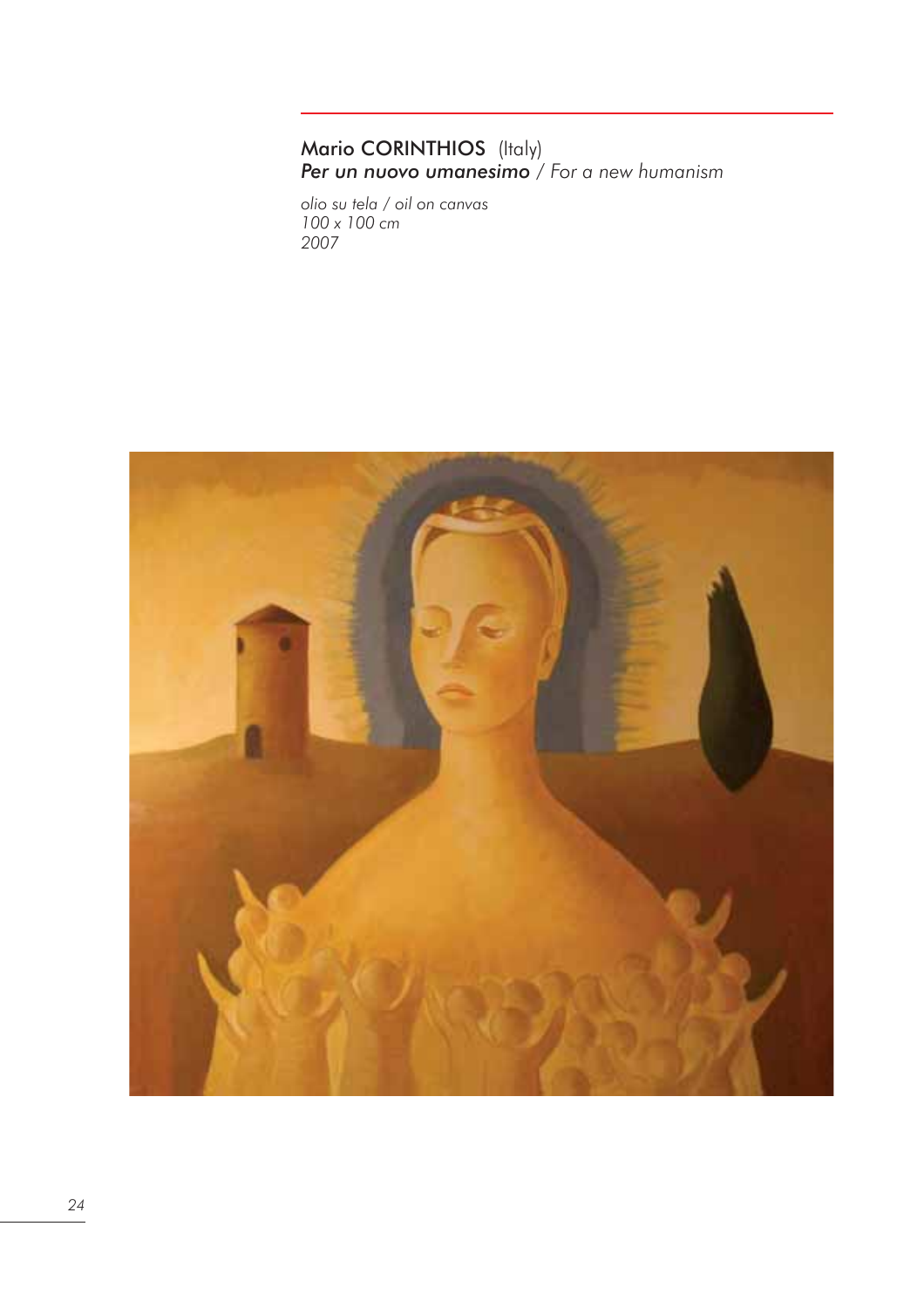# Tullio DE FRANCO (Italy) *Fiore nella metropoli / Flower in the metropolis*

*tecnica mista su tela / mixed technique on canvas 100 x 80 cm 2004*

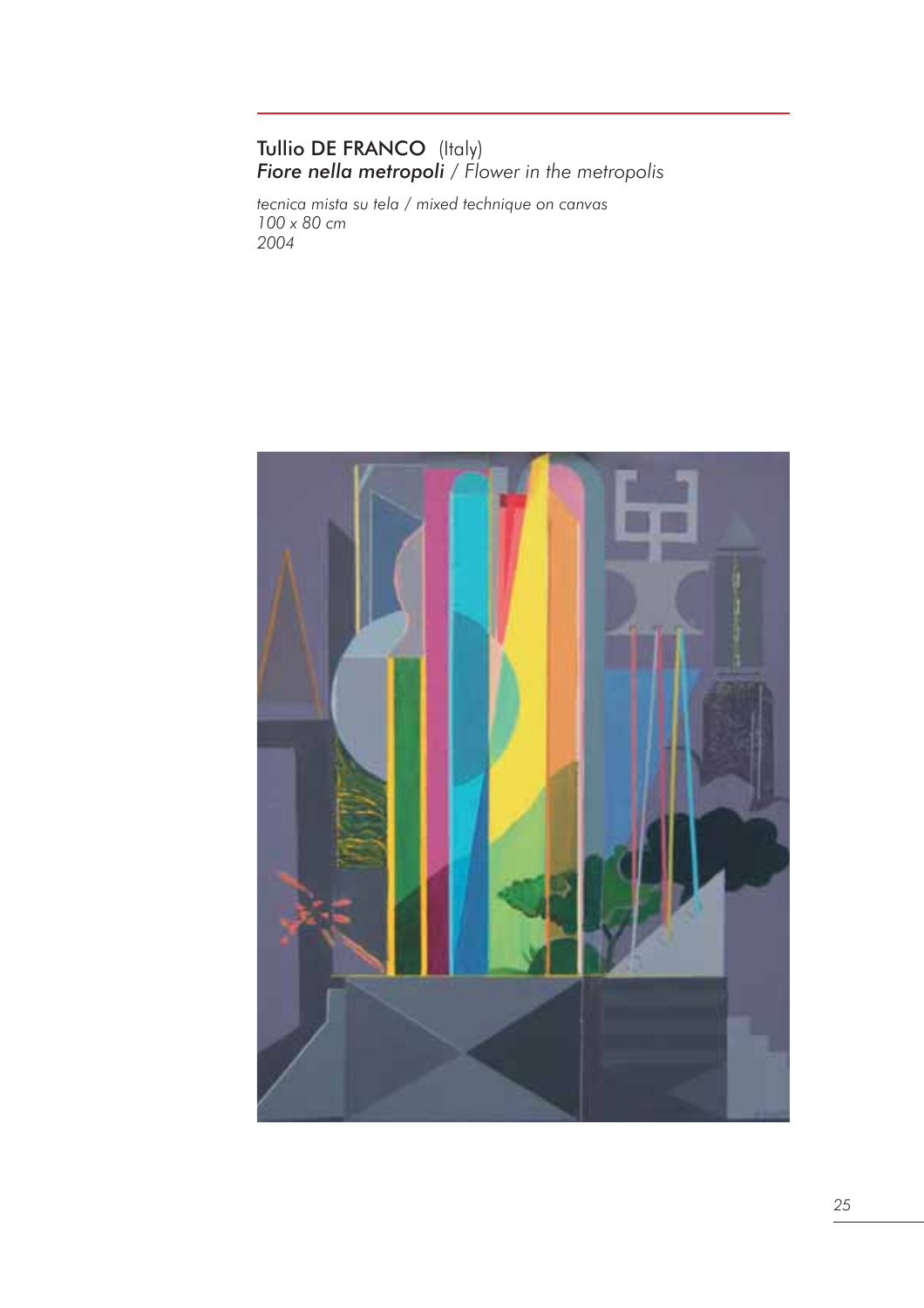Carlo D'ORTA (Italy) *Acqua / Water*

*olio su tela / oil on canvas 100 x 80 cm 2006*

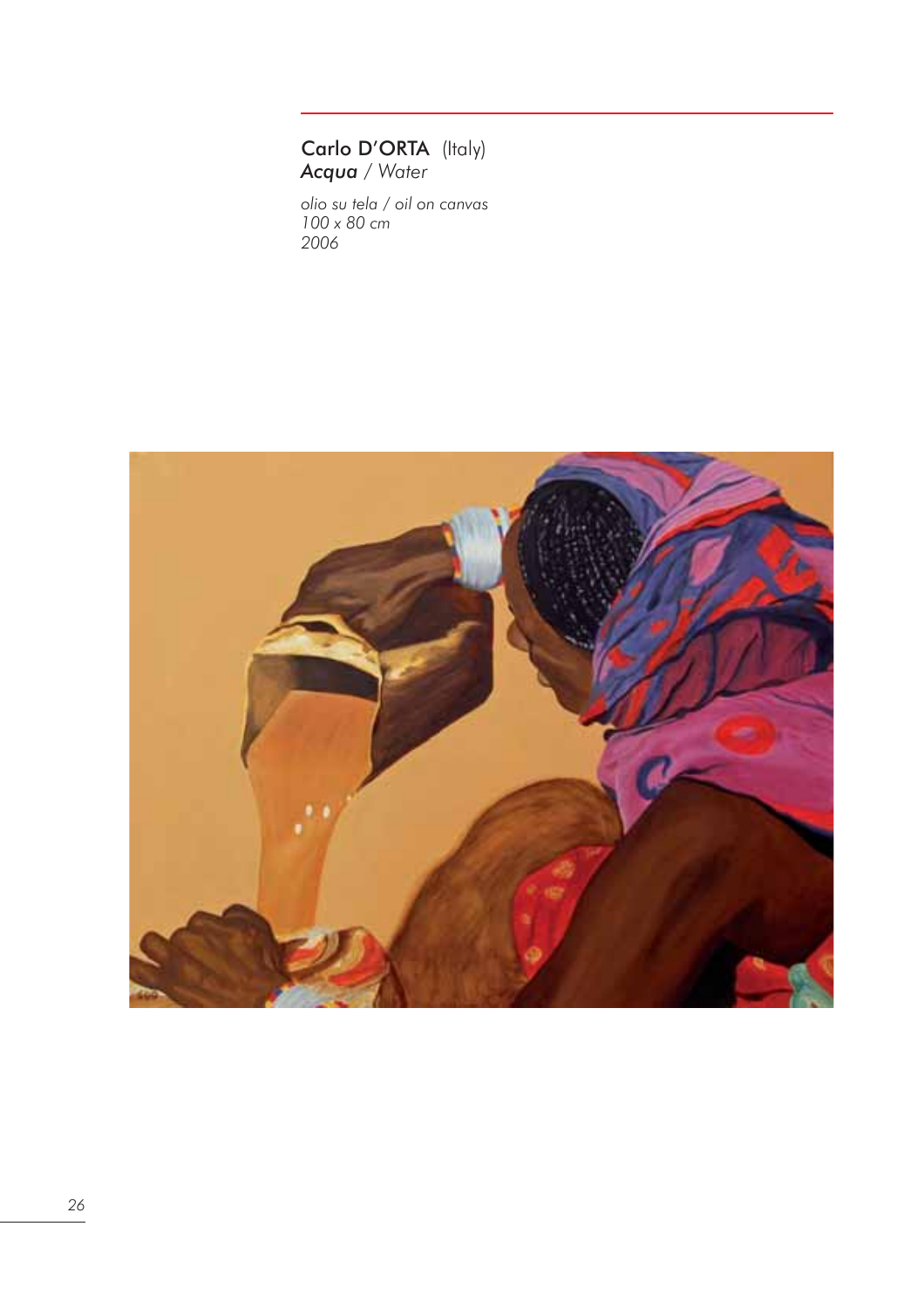#### Fabrizio DELL'ARNO (Brazil) *Senza titolo / Untitled*

*olio su tela / oil on canvas 70 x 50 cm 2006*

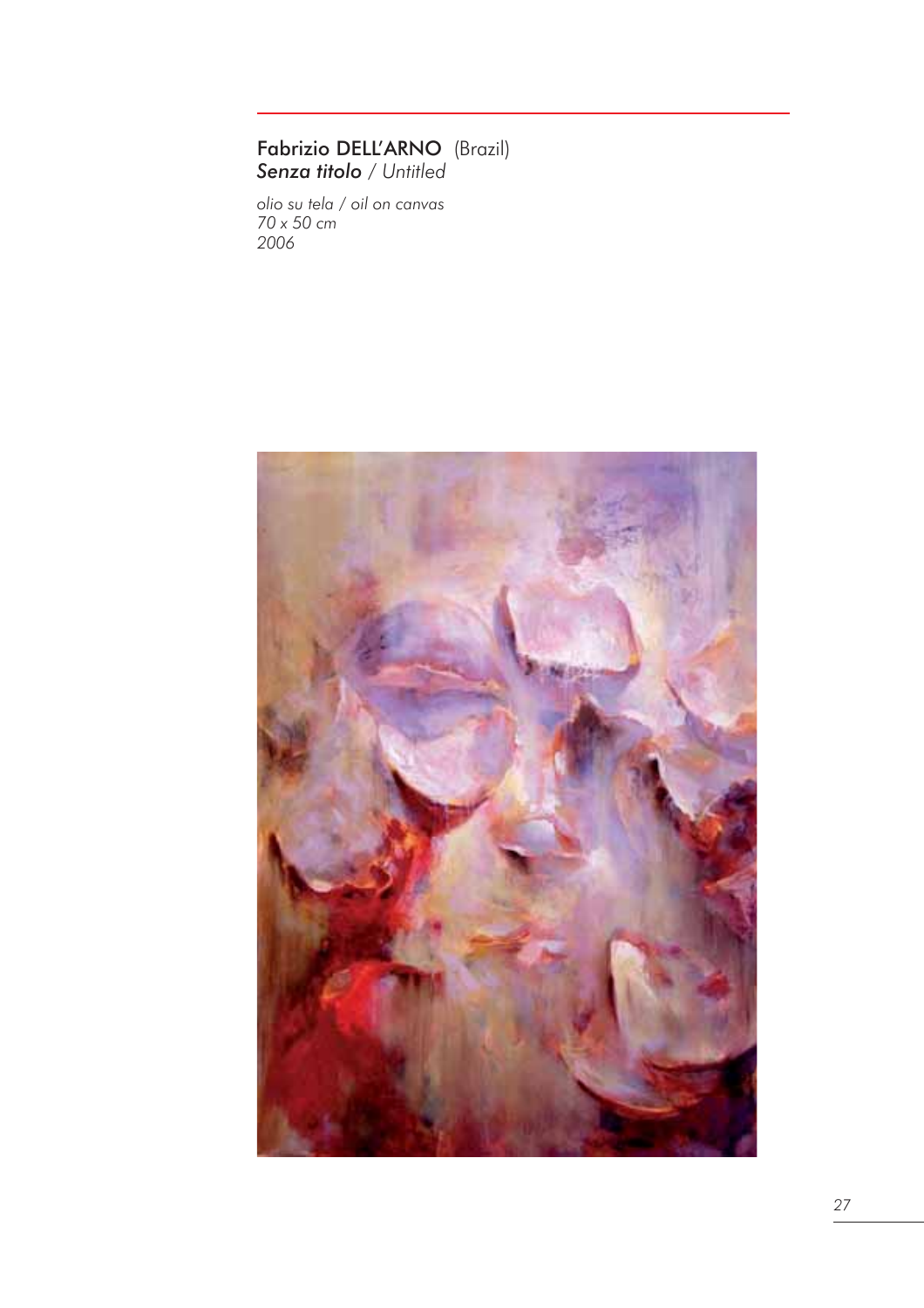## Stefania DI FILIPPO (Italy) *Il pasto della sera riunisce tutte le famiglie The evening meal gathers all families*

*olio su tela / oil on canvas 100 x 100 cm 2007*

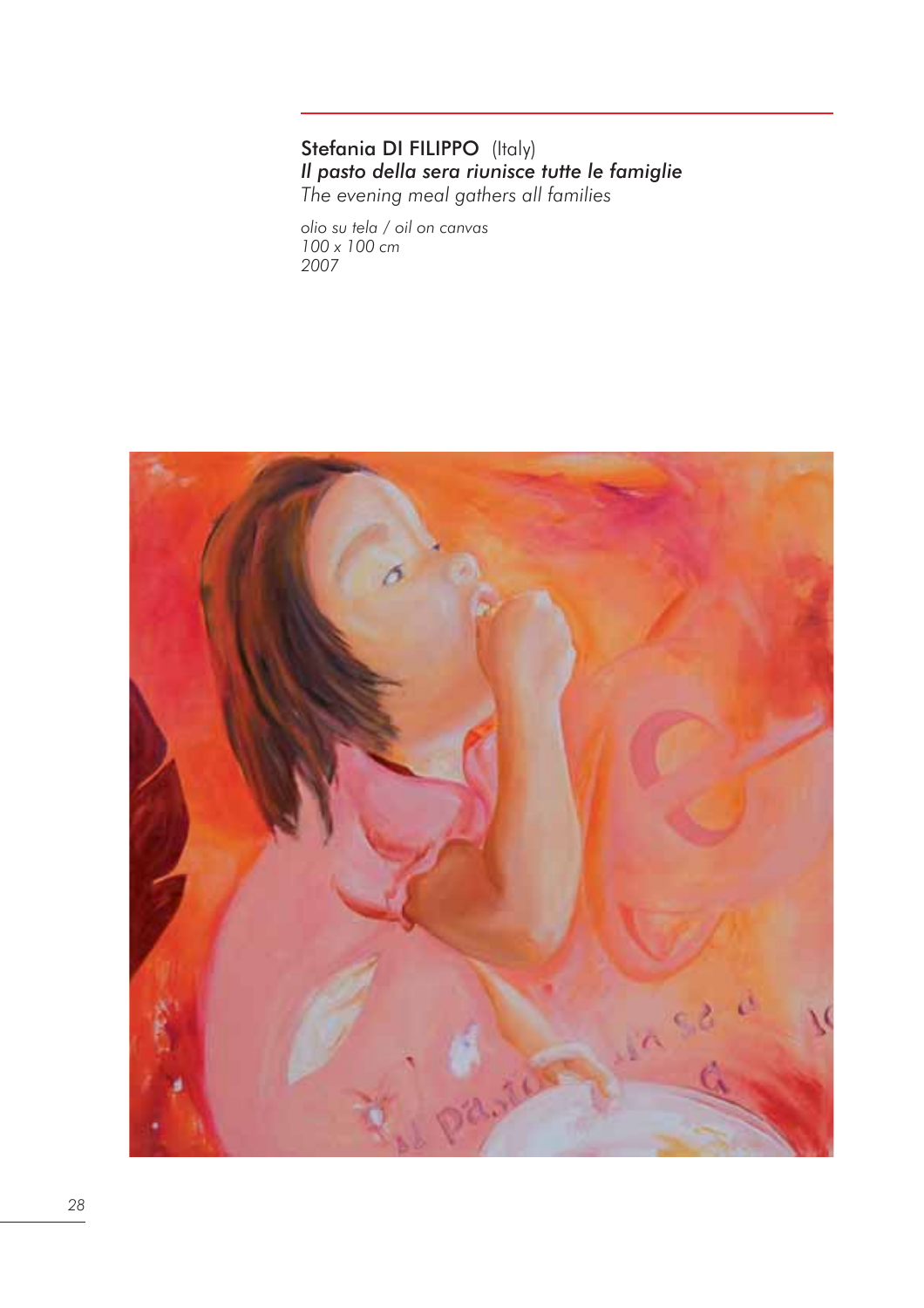### Simonetta GAGLIANO (Italy) *Trasfigurazione: bisogno interiore Transfiguration: interior need*

*olio su tela / oil on canvas 150 x 100 cm 2003*

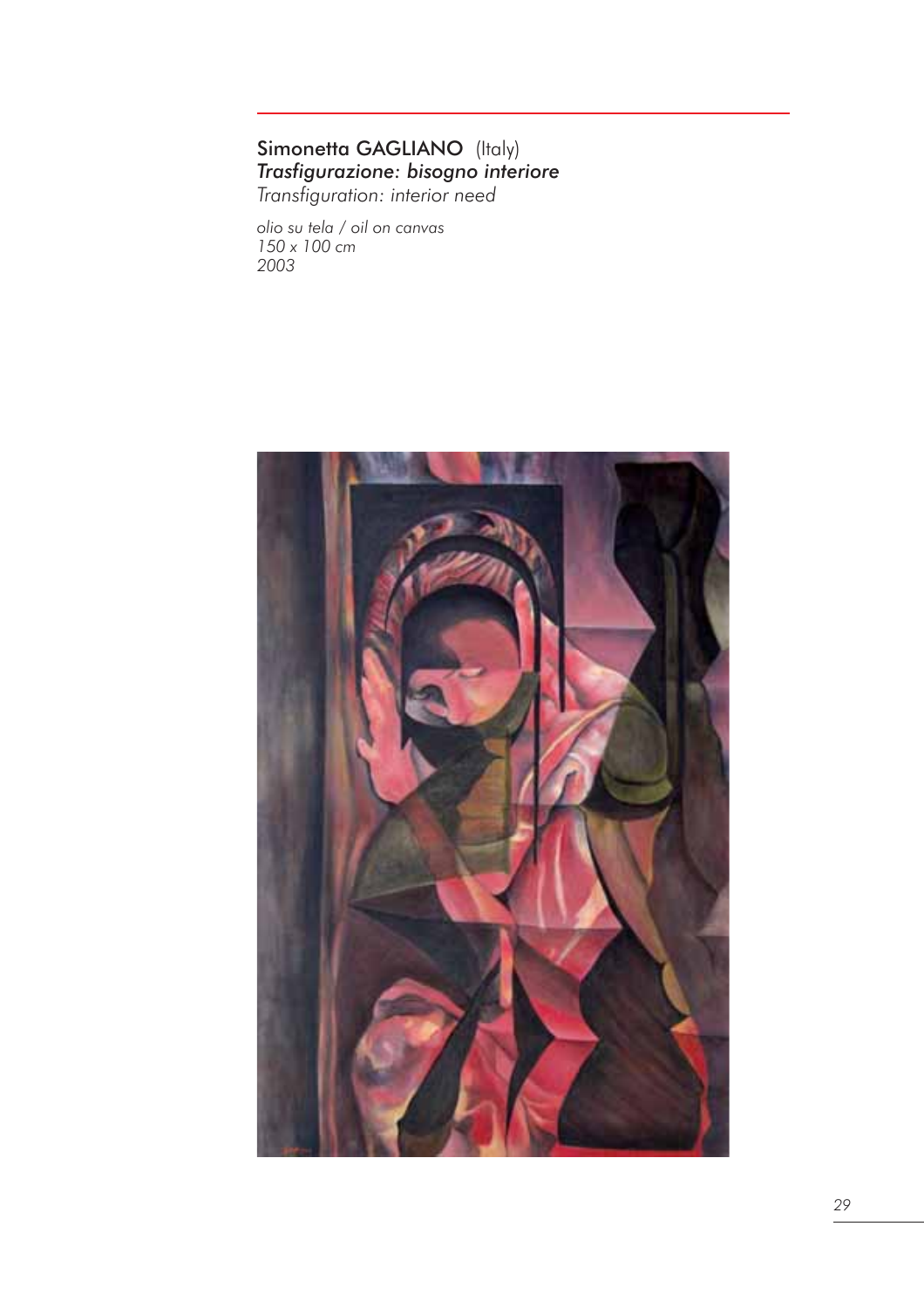#### Ileana GALIGANI (Italy) *Purezza / Purity*

*olio su tela / oil on canvas 50 x 90 cm 2007*

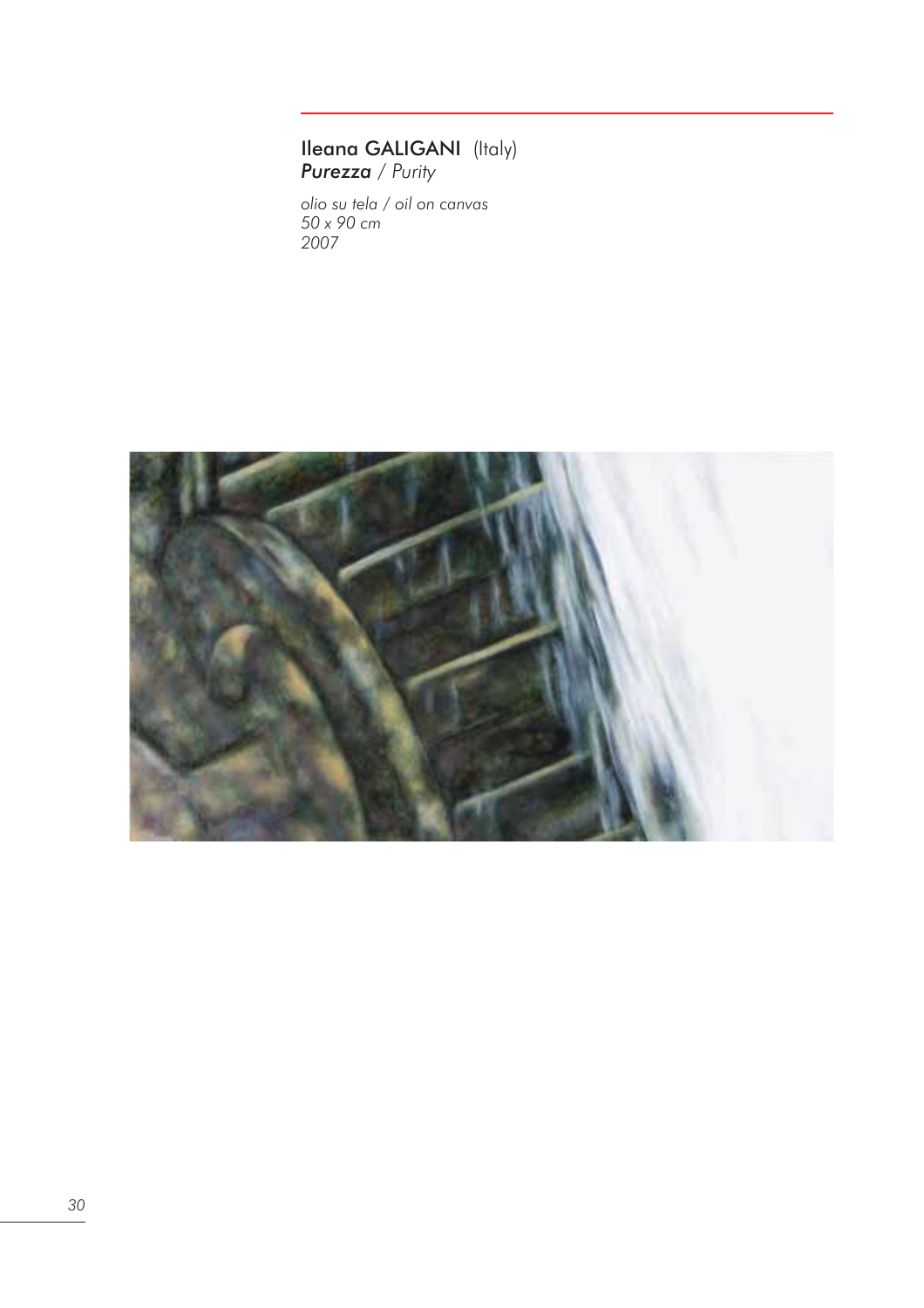## Irene GALIGANI (Italy) *Il fiore della vita / Life's flower*

*carboncino e olio su tela / charcoal and oil on canvas 50 x 90 cm 2007*

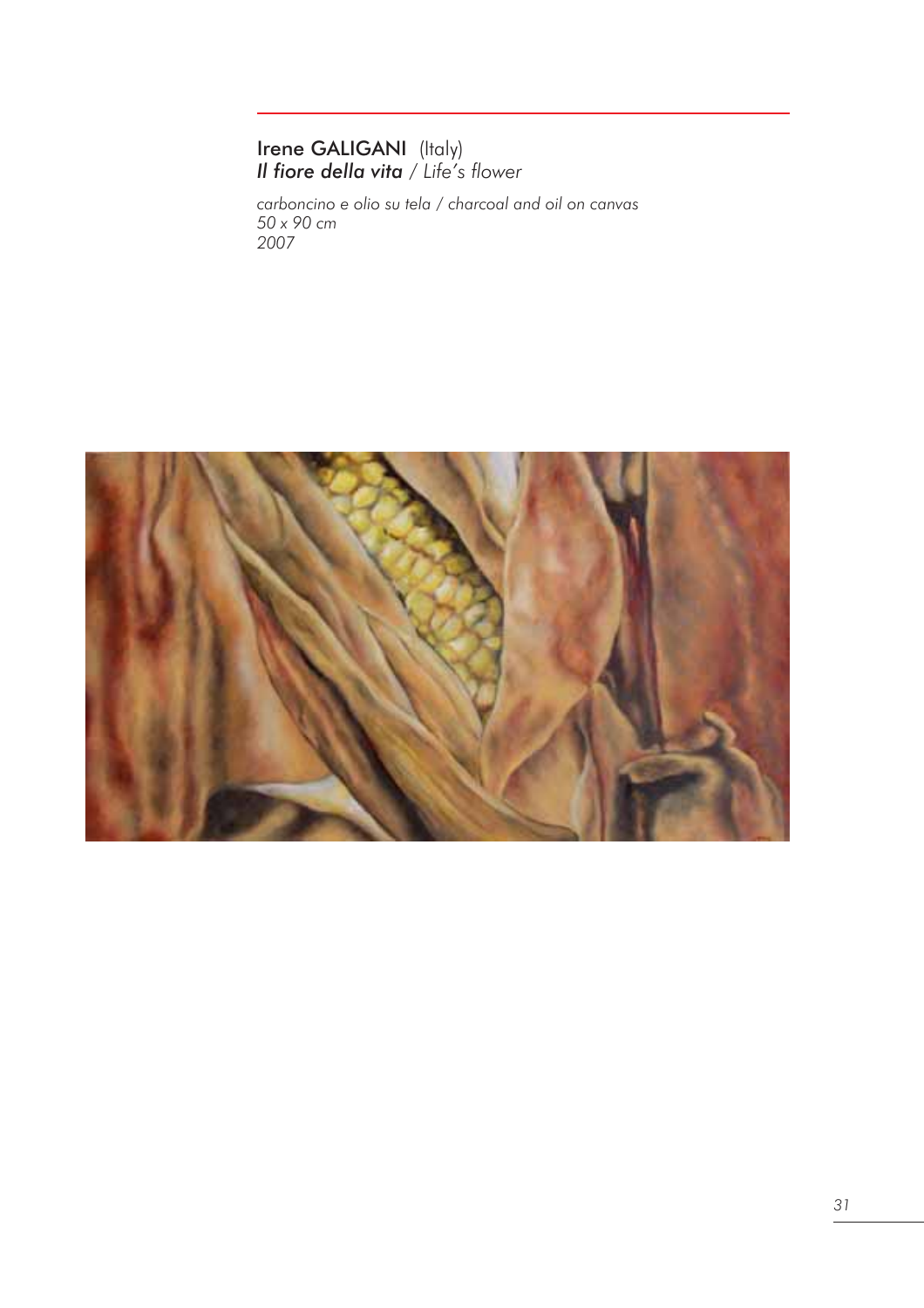#### Ludovica GASPARINI (Italy) *Dissodando le zolle / Ploughing the land*

*olio su tela / oil on canvas 100 x 80 cm 2007*

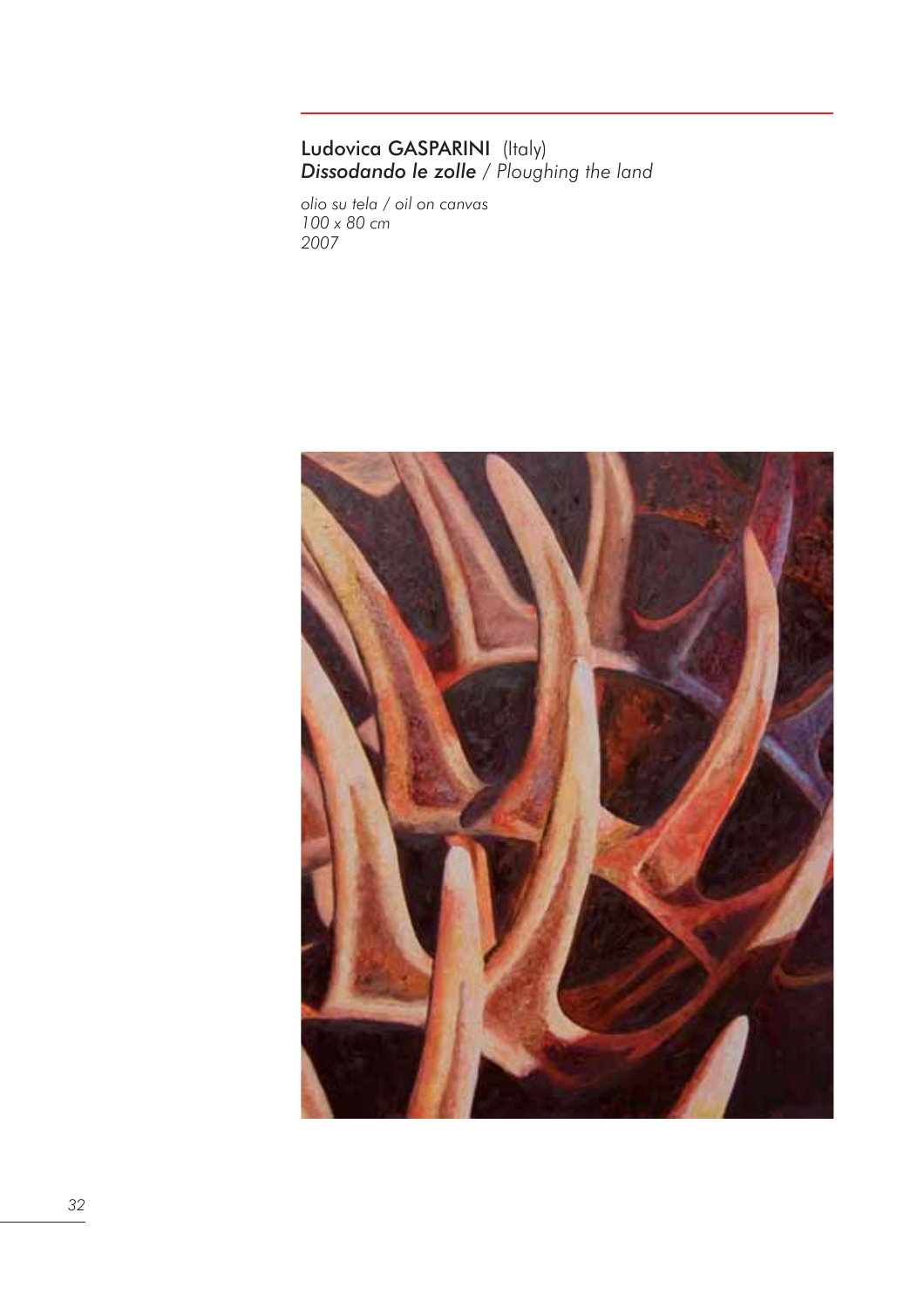## Giuseppe GIANGRASSO (Italy) *Senza titolo / Untitled*

*olio su tela / oil on canvas 60 x 80 cm 2007*

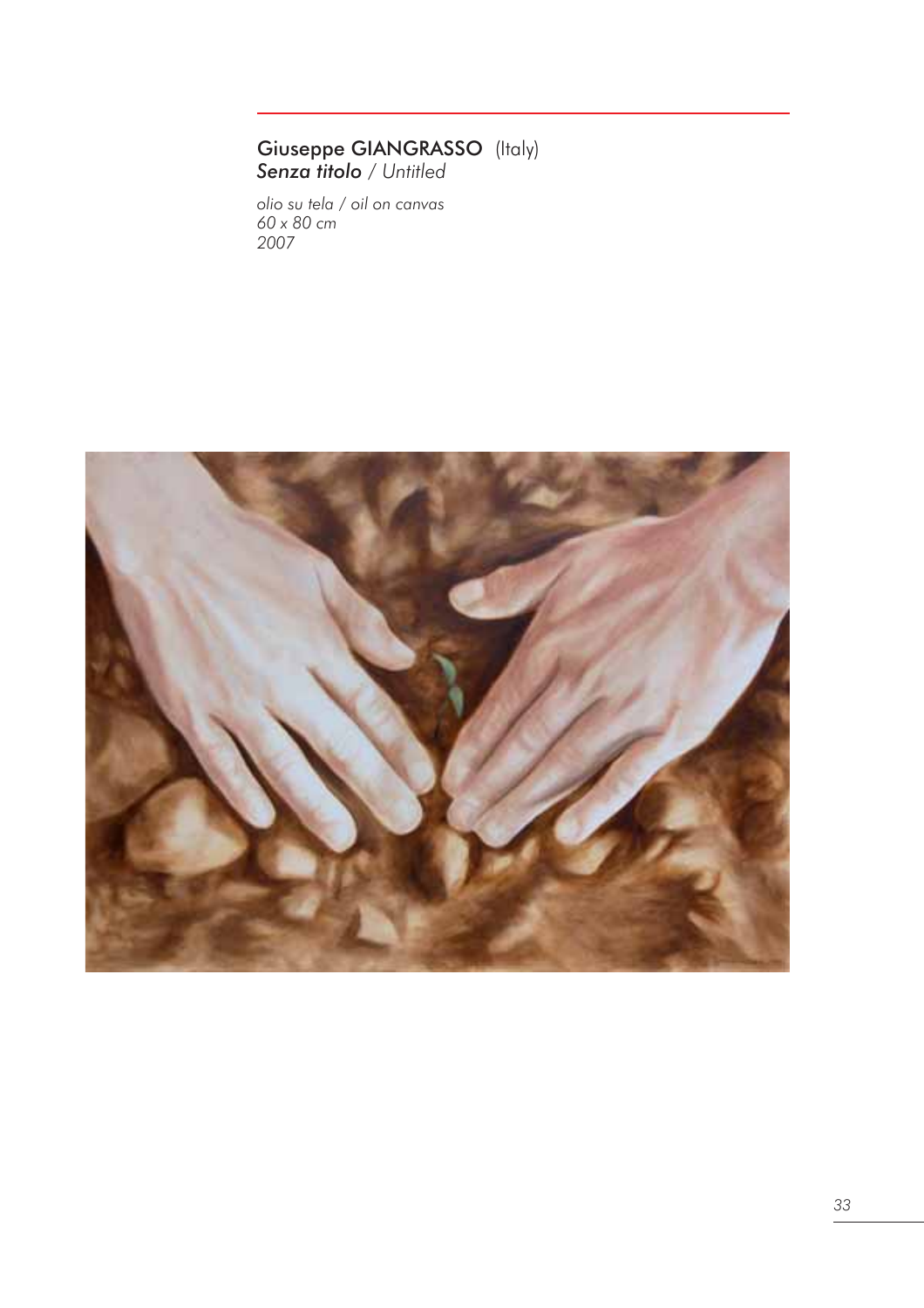# Luca GIANNINI (Italy) *Mater / Mater*

*tecnica mista su tela / mixed technique on canvas 100 x 100 cm 2007*

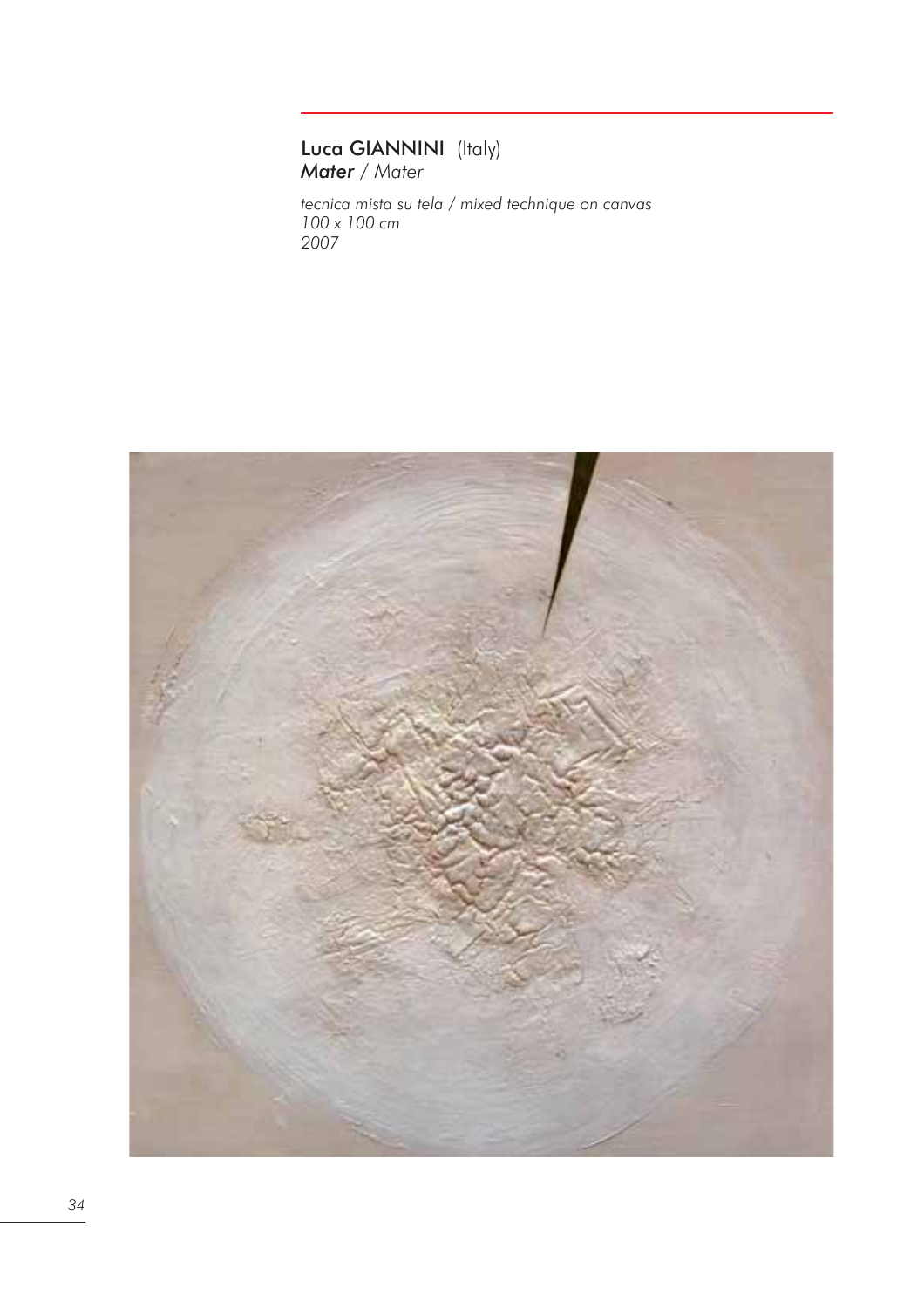## Giuseppe INDAIMO (Italy) *Tre adolescenti che cercano di scavalcare il muro della vita Three adolescents who try to climb over the wall of life*

*tecnica mista su carta fotografica/ mixed technique on photo paper 70 x 50 cm 2007*

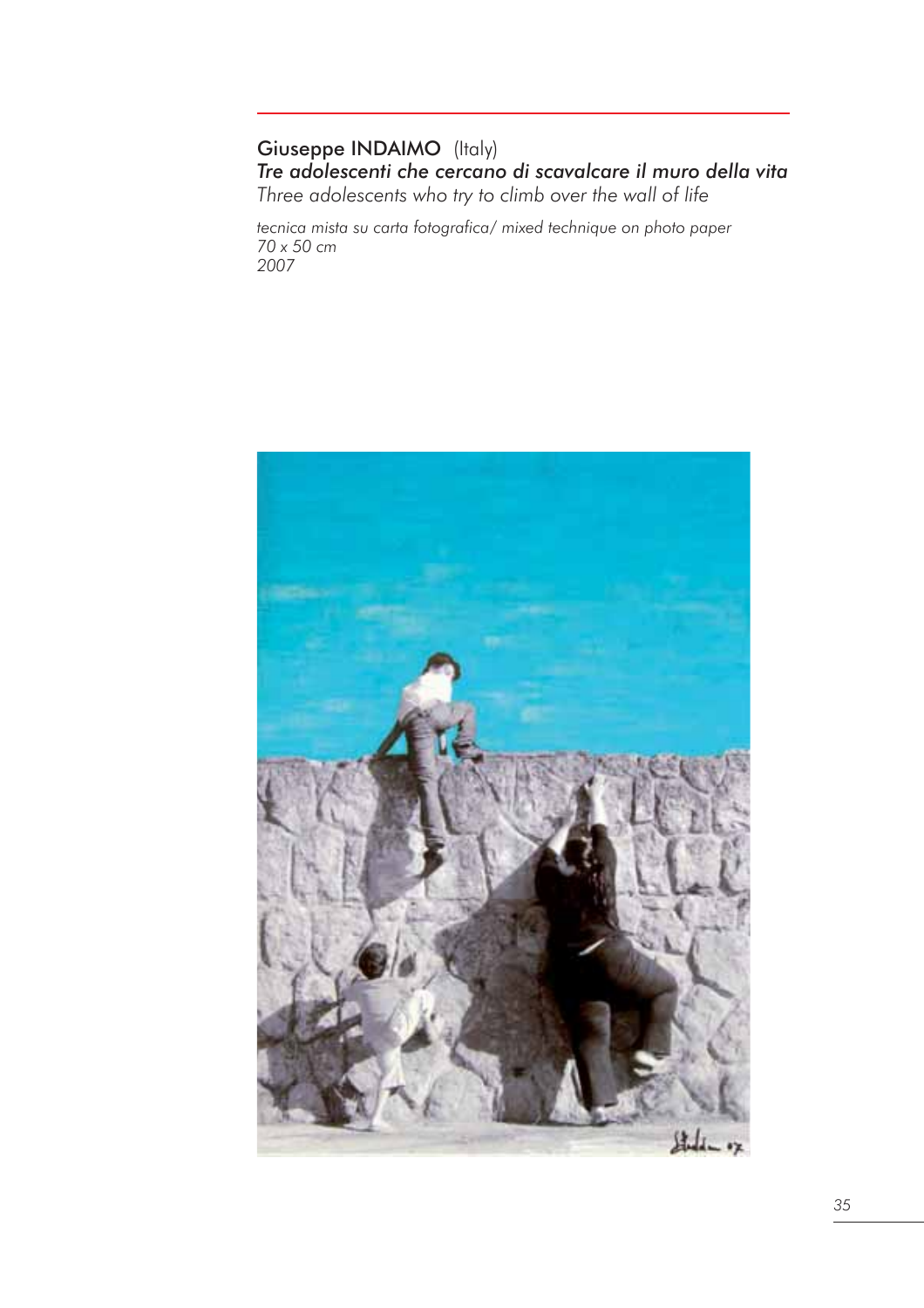### Paolo JUDICONE (Italy) *L'alba di un nuovo giorno / The dawn of a new day*

*tecnica mista su tela / mixed technique on canvas 100 x 70 cm 2007*

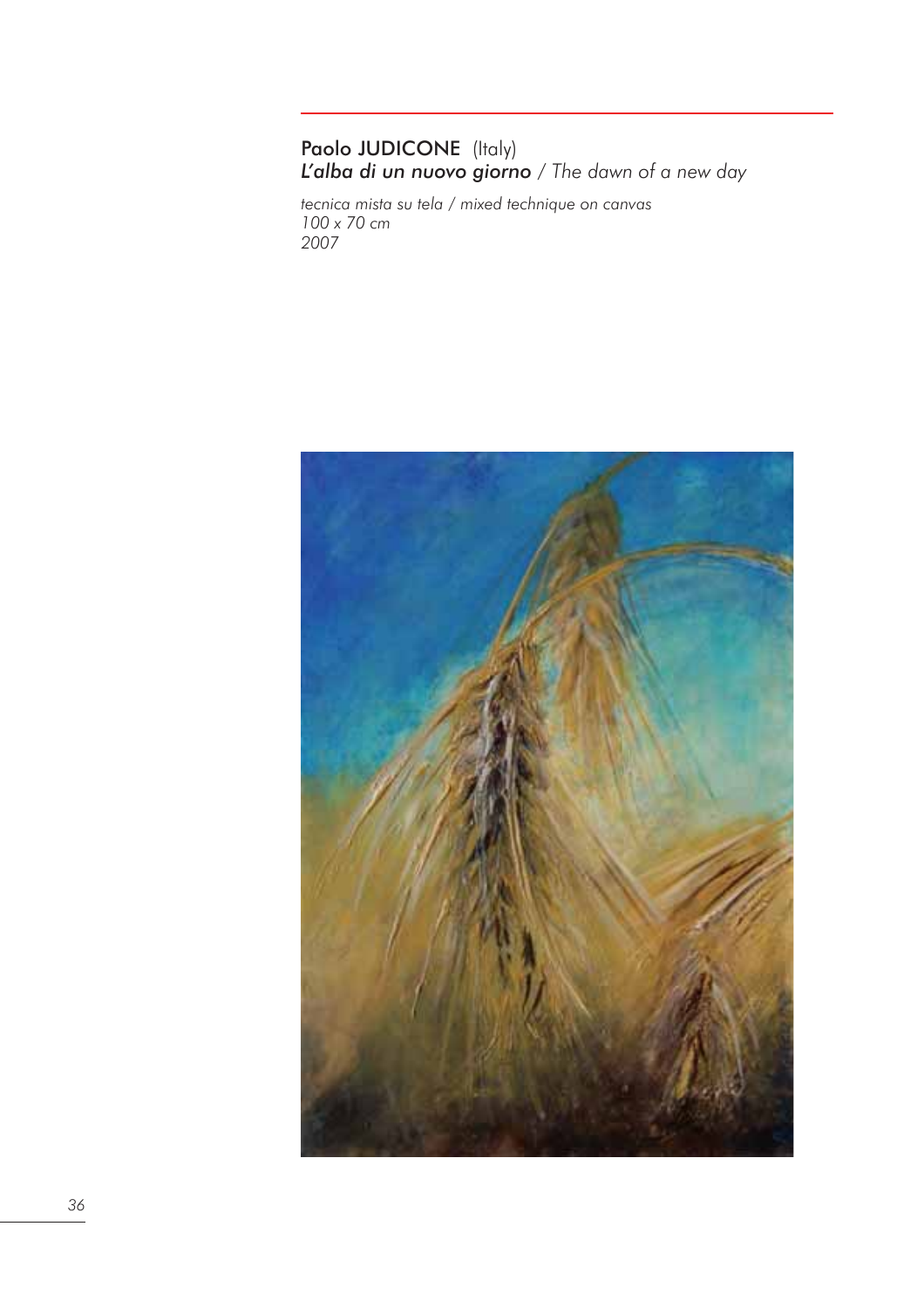#### Silvia MARCOCCIA (Italy) *Il villaggio / The village*

*acrilico su tela / acrylic on canvas 100 x 80 cm 2007*

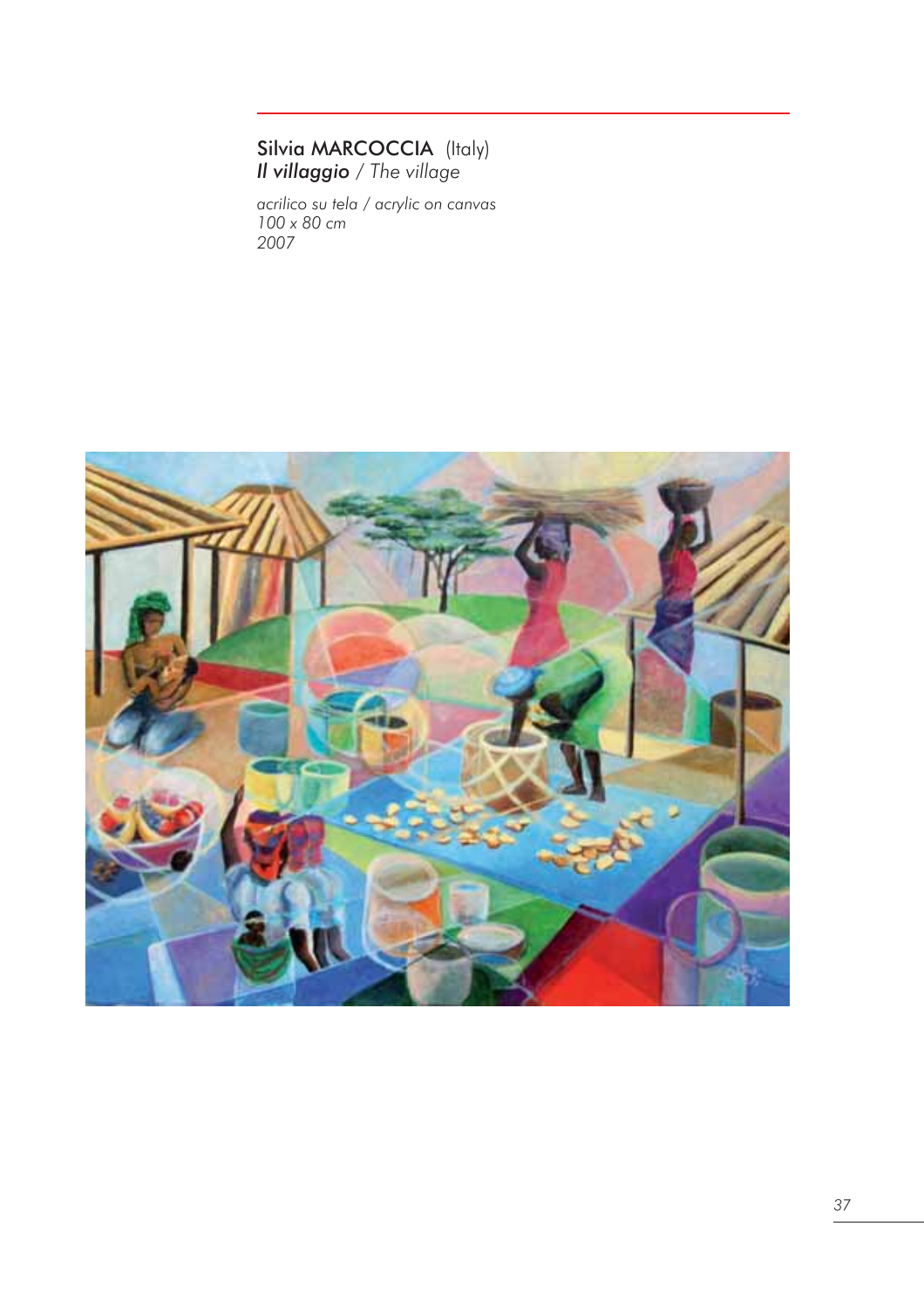#### Jesus Maria MARTINEZ (Spain) *Icona di giustizia / Icon of justice*

*tecnica mista su tavola / mixed technique on wood 5 tavole 50 x 15 cm / 5 panels 50 x 15 cm 2007*

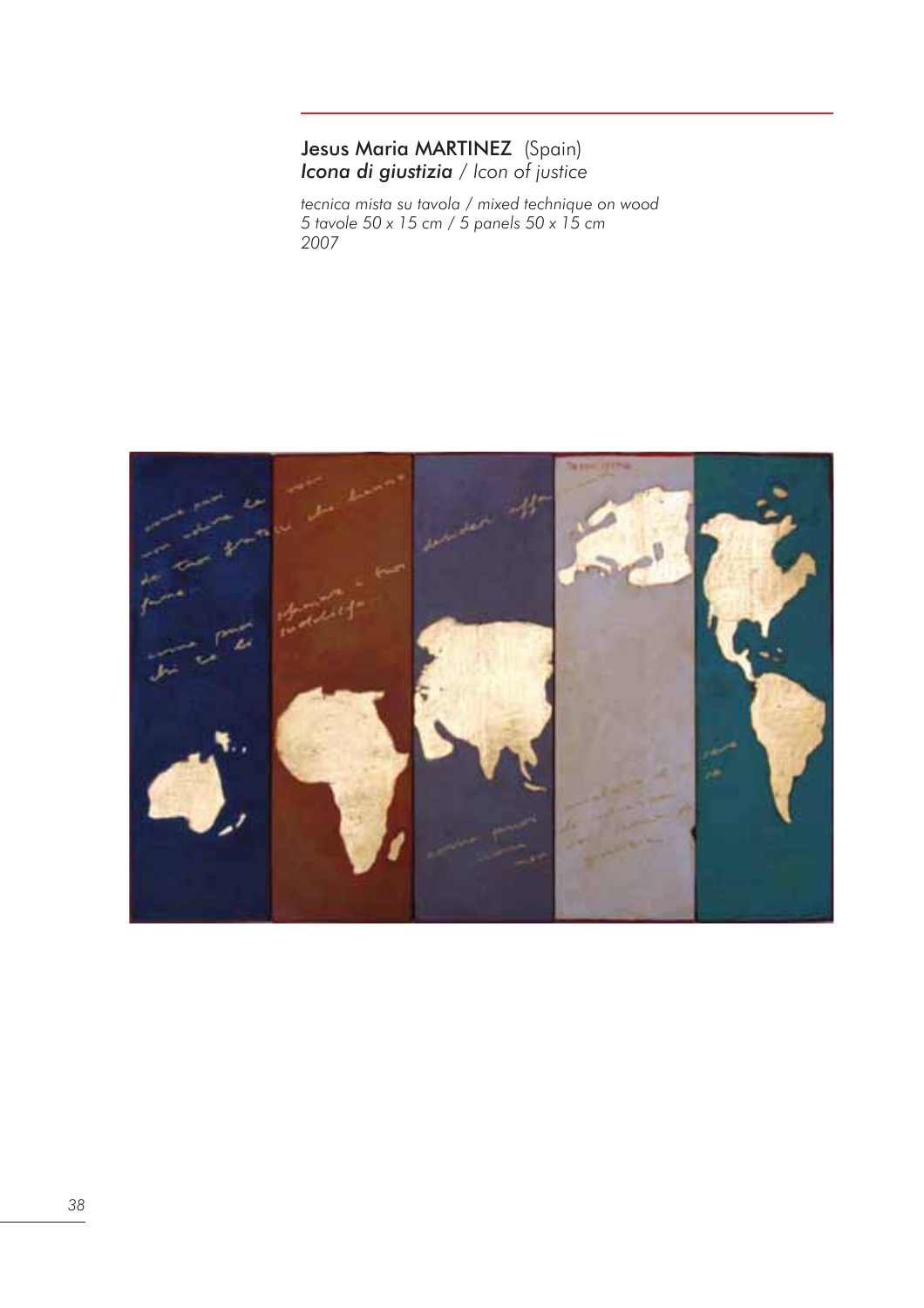#### Silvana MEDEOT (Italy) *Natura morta / Still life*

*olio su tela / oil on canvas 70 x 50 cm 2007*

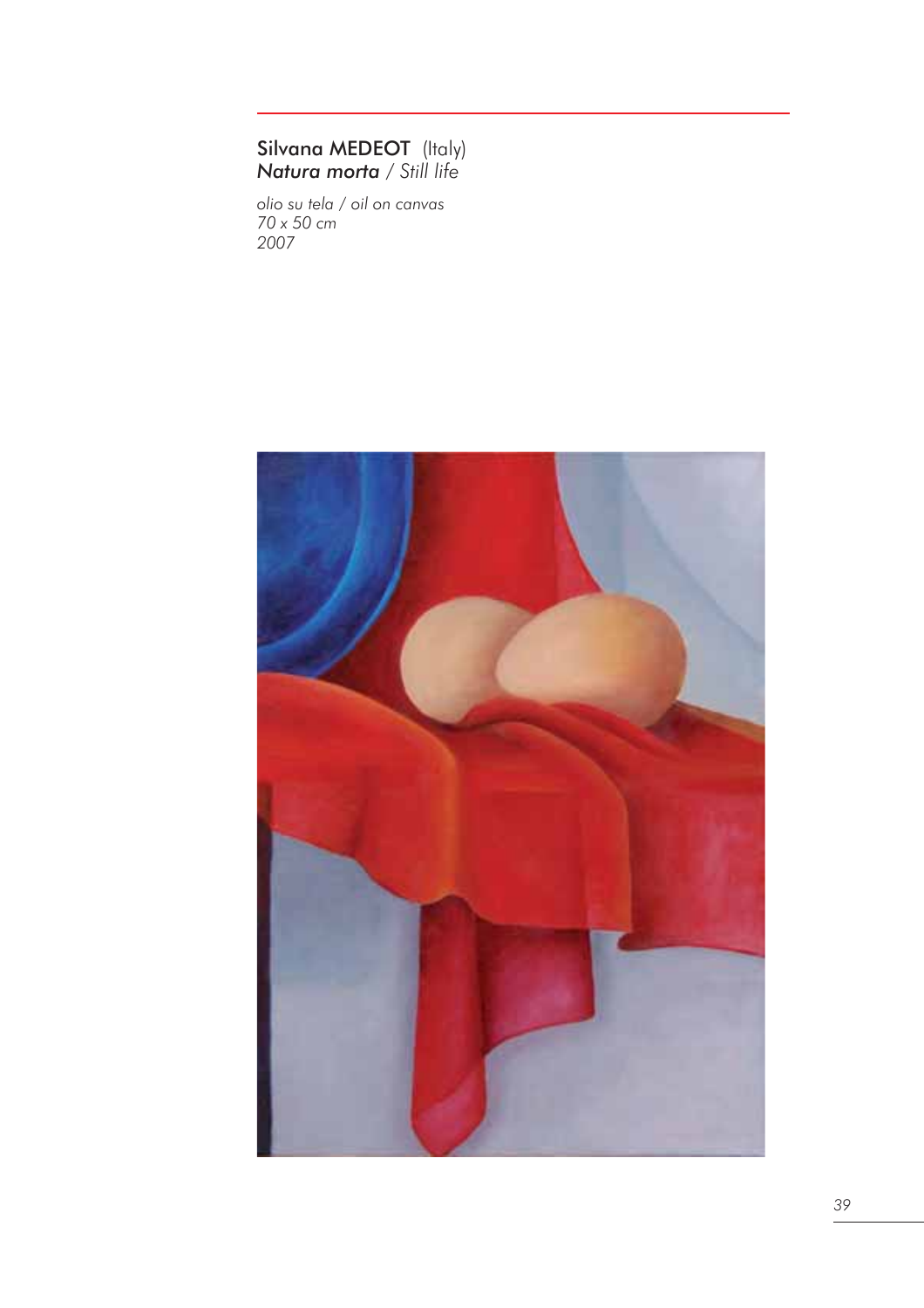## Fabio MONGELLI (Italy) *Visual ART 11 aEsTHetIC / Visual ART 11 aEsTHetIC*

*tecnica mista su carta / mixed technique on paper 100 x 70 cm 2007*

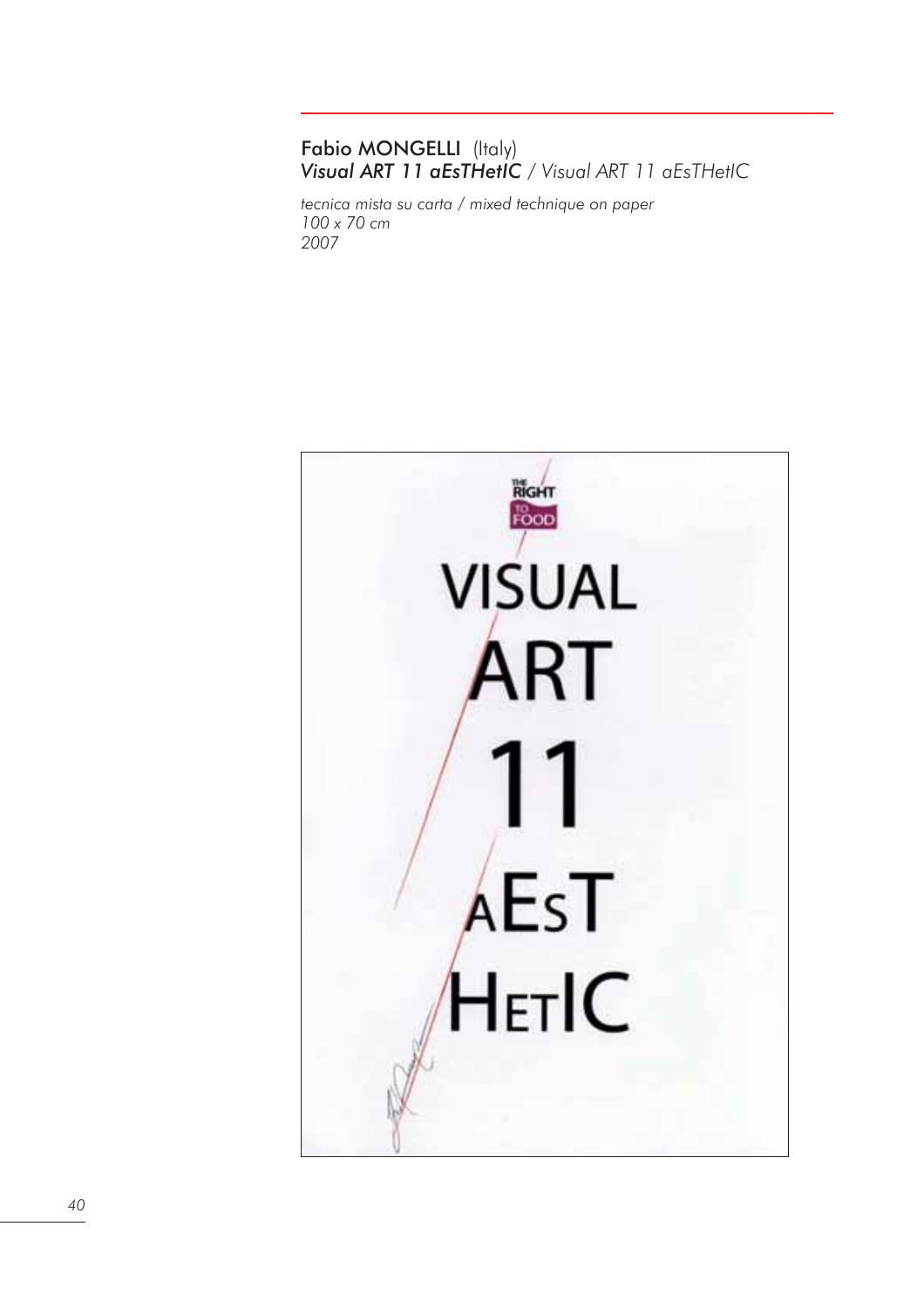#### Luca MONGO (Italy) *Autoritratto con mela / Selfportrait with apple*

*olio su tela / oil on canvas 100 x 100 cm 2007*

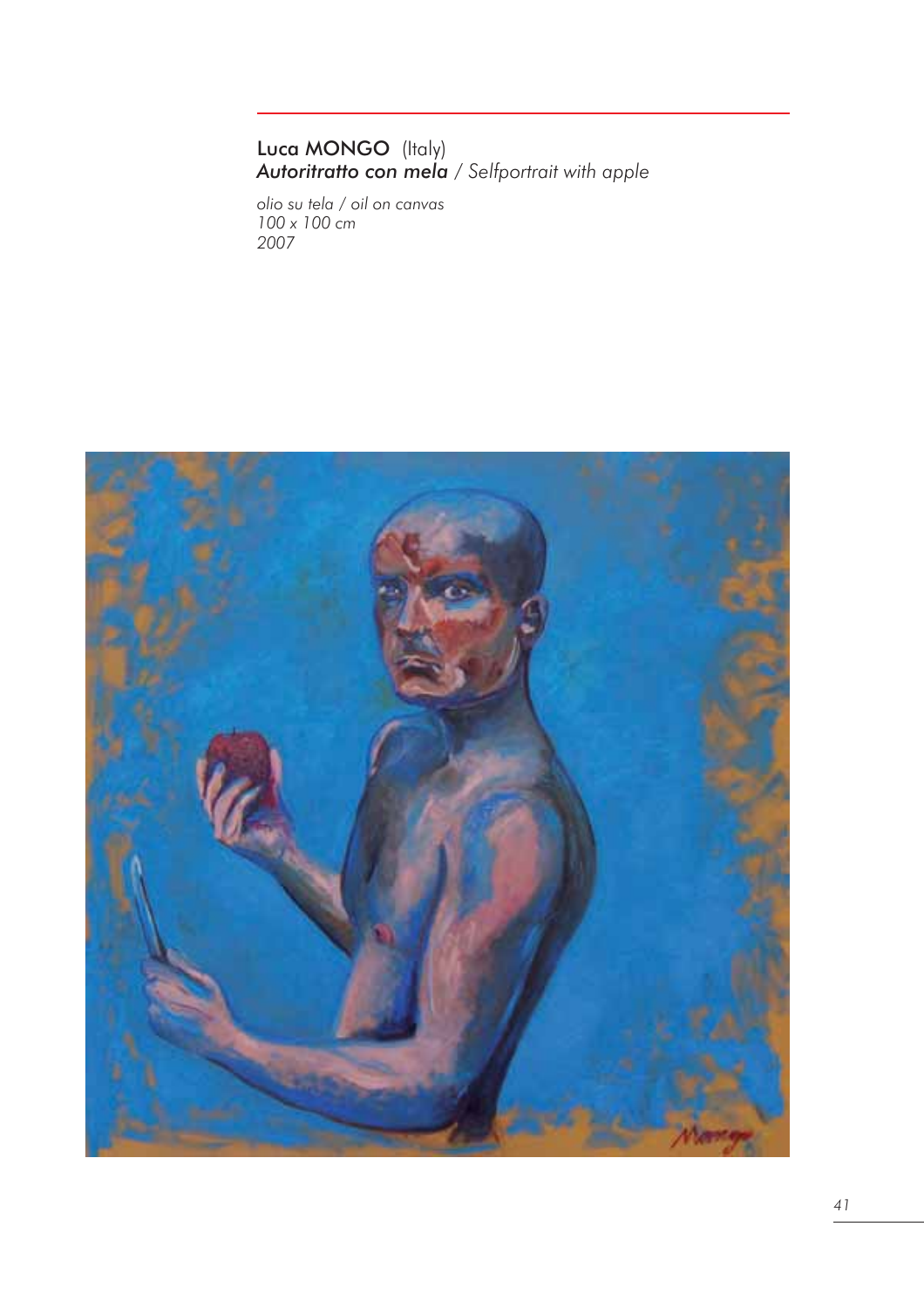## Patricia PAOLILLO (Italy) *Mela / Apple*

*tecnica mista su tela / mixed technique on canvas 80 x 80 cm 2007*

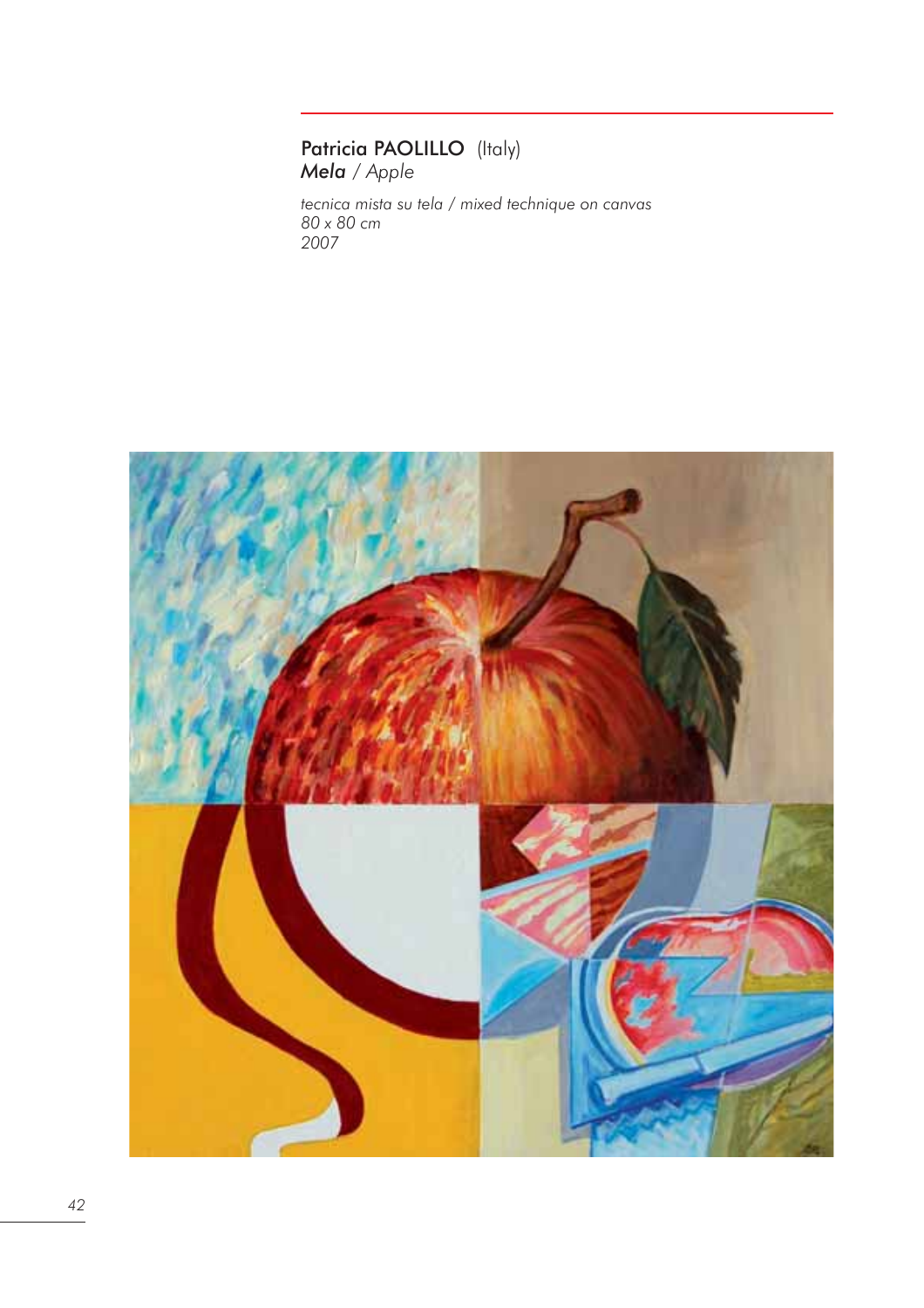## Elide PIZZINI (Italy) *Germoglio di spirito / Bud of spirit*

*olio su tela / oil on canvas 120 x 80 cm 2007*

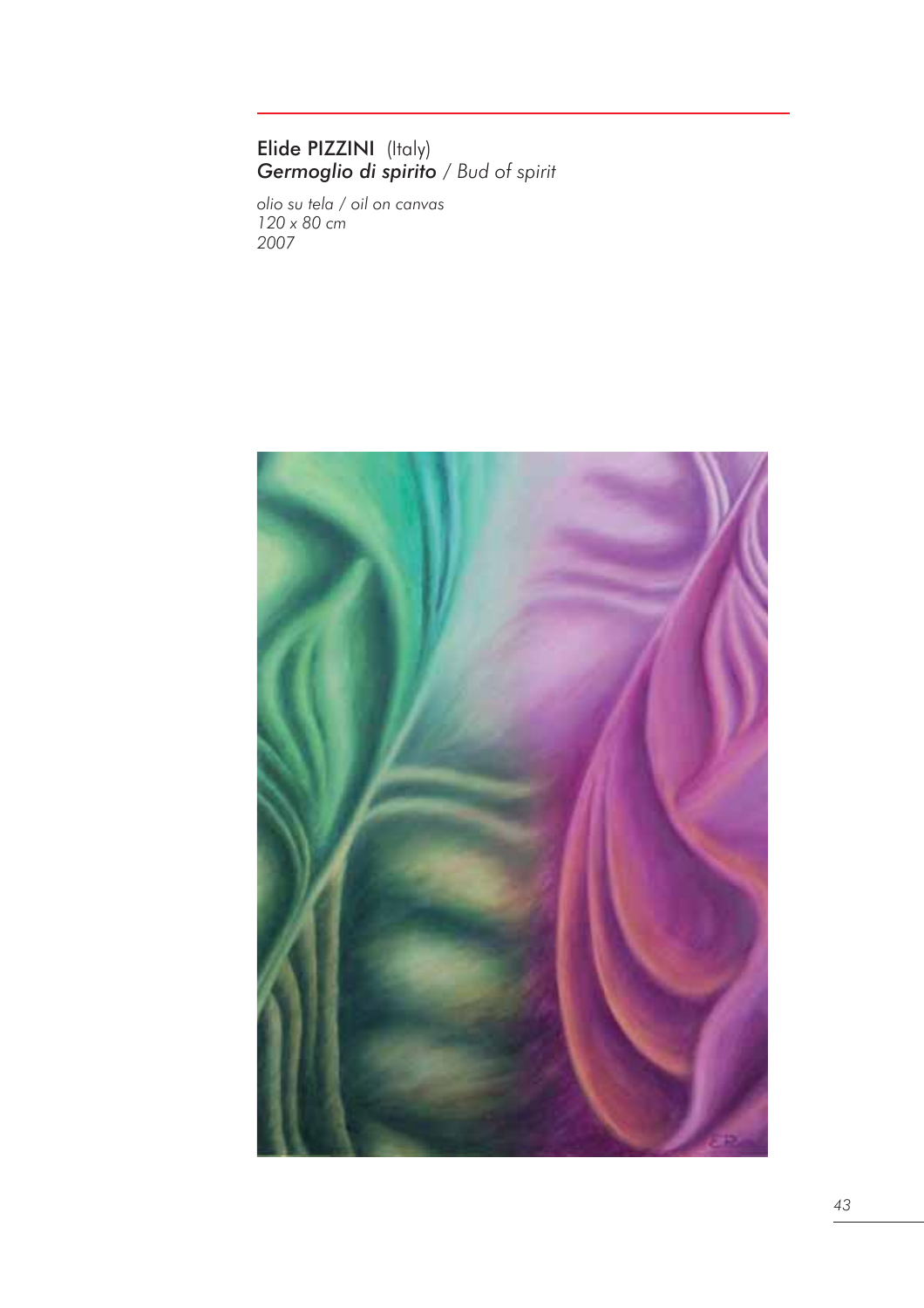#### Vittoria RAMONDELLI (Italy) *Il pane / Bread*

*olio su tela / oil on canvas 100 x 100 cm 2007*

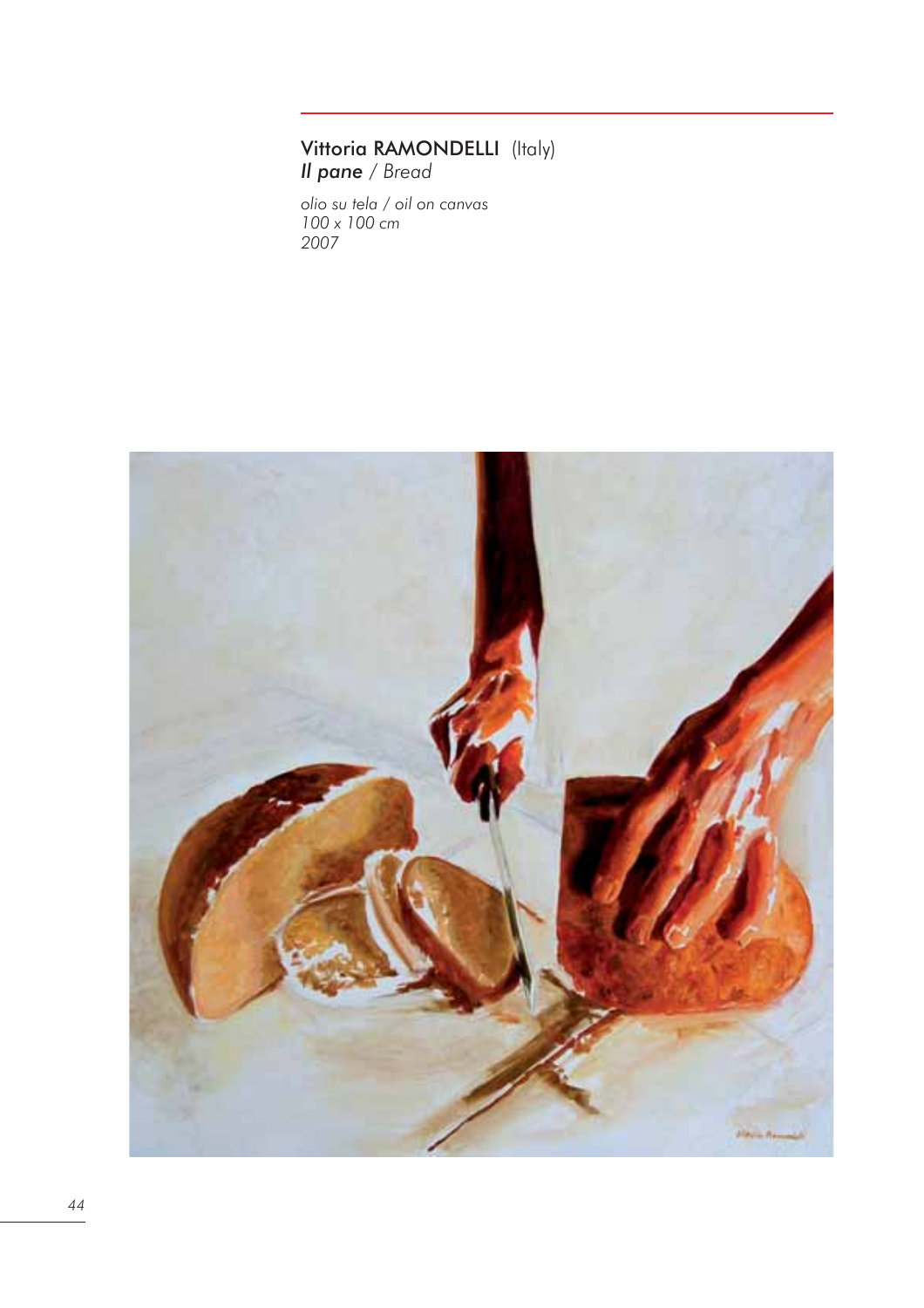#### Stefania RINALDI (Italy) *Programma operativo / Operating program*

*acrilico su tela / acrylic on canvas 100 x 70 cm 2007*

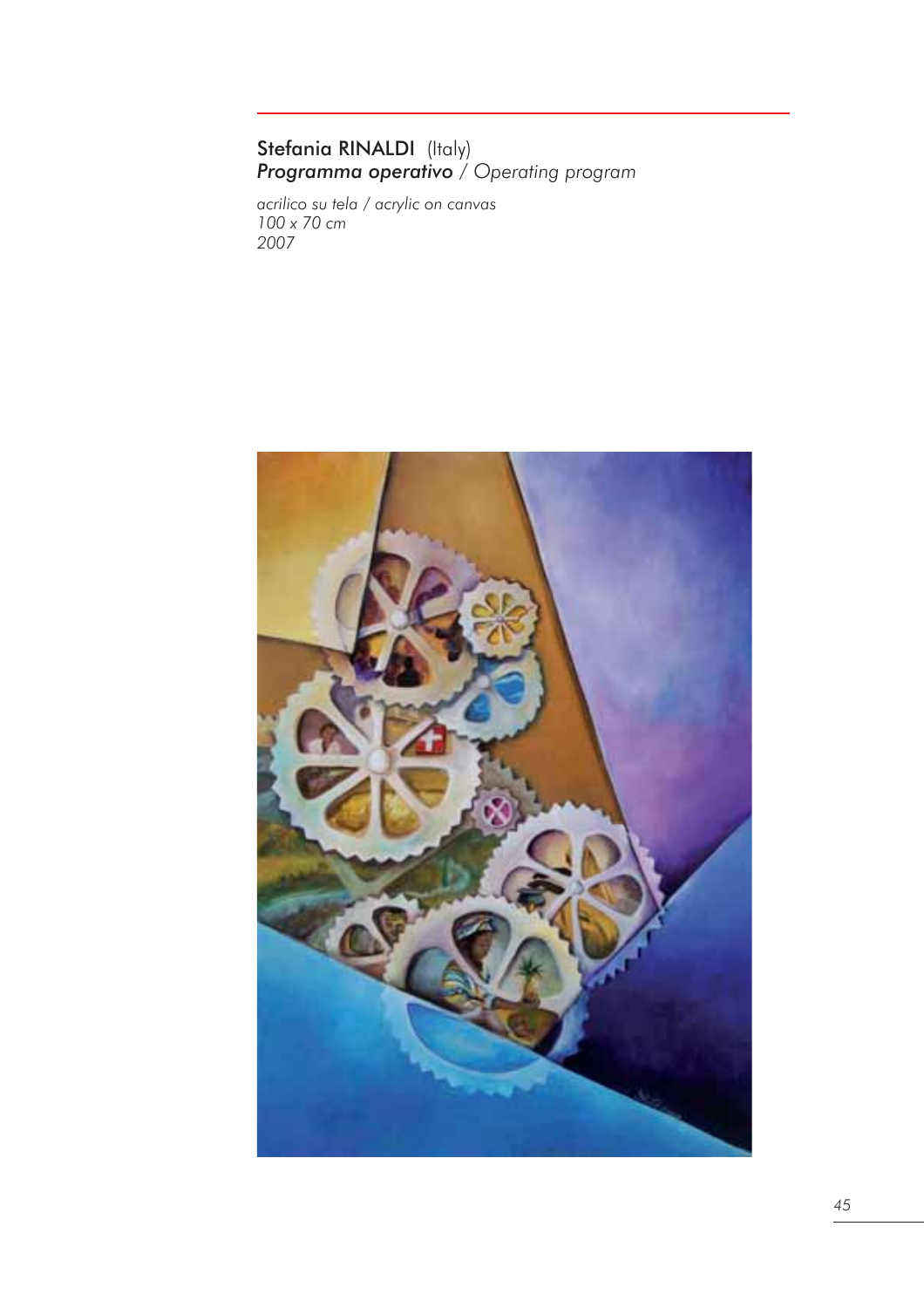### Paola ROMANO (Italy) *Gea / Gea*

*tecnica mista su tela / mixed technique on canvas 120 x 150 cm 2007*

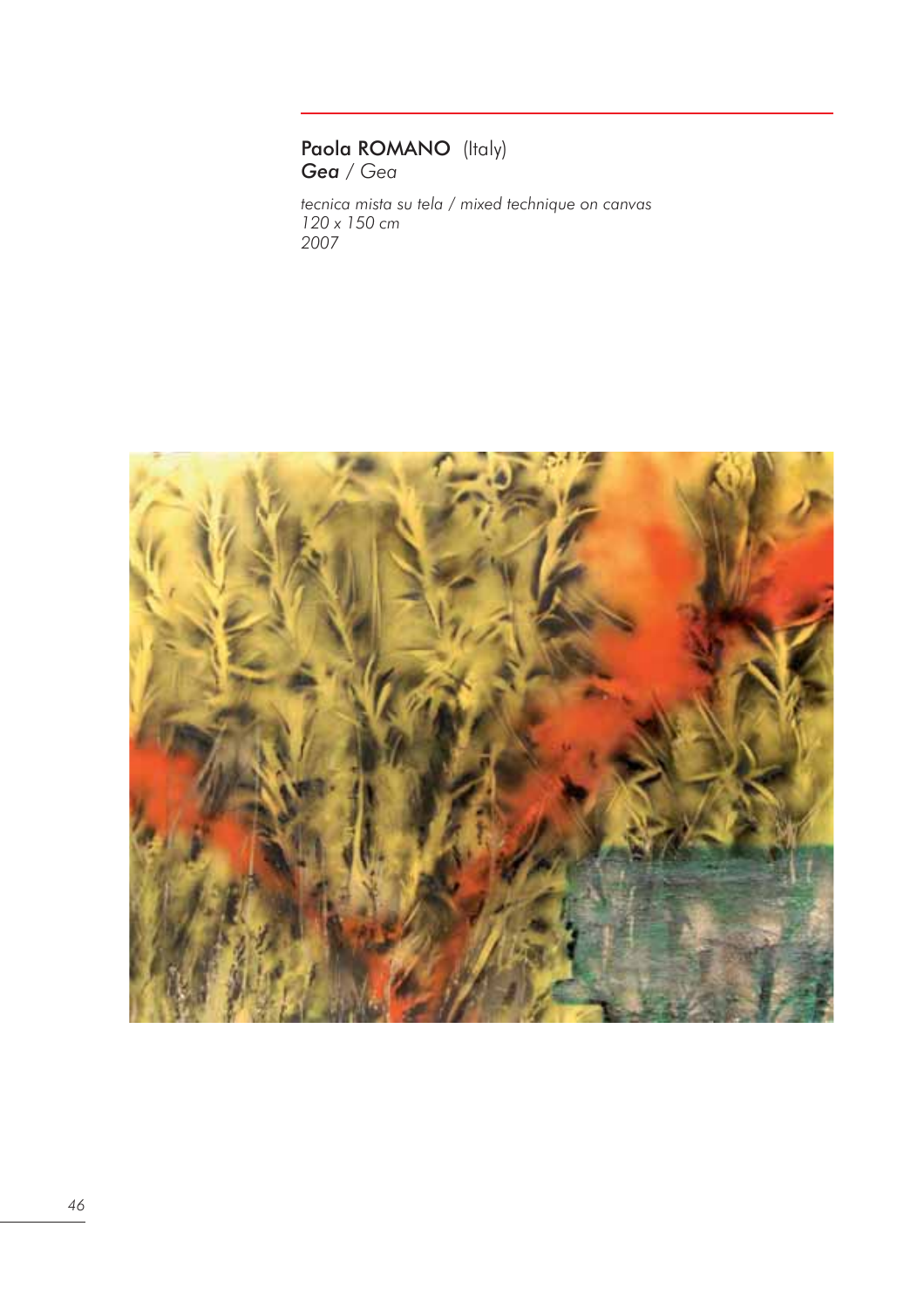## Fiona SARTORETTO VERNA (Italy) *Giving to receive / Giving to receive*

*olio su tela / oil on canvas 80 x 80 cm 2007*

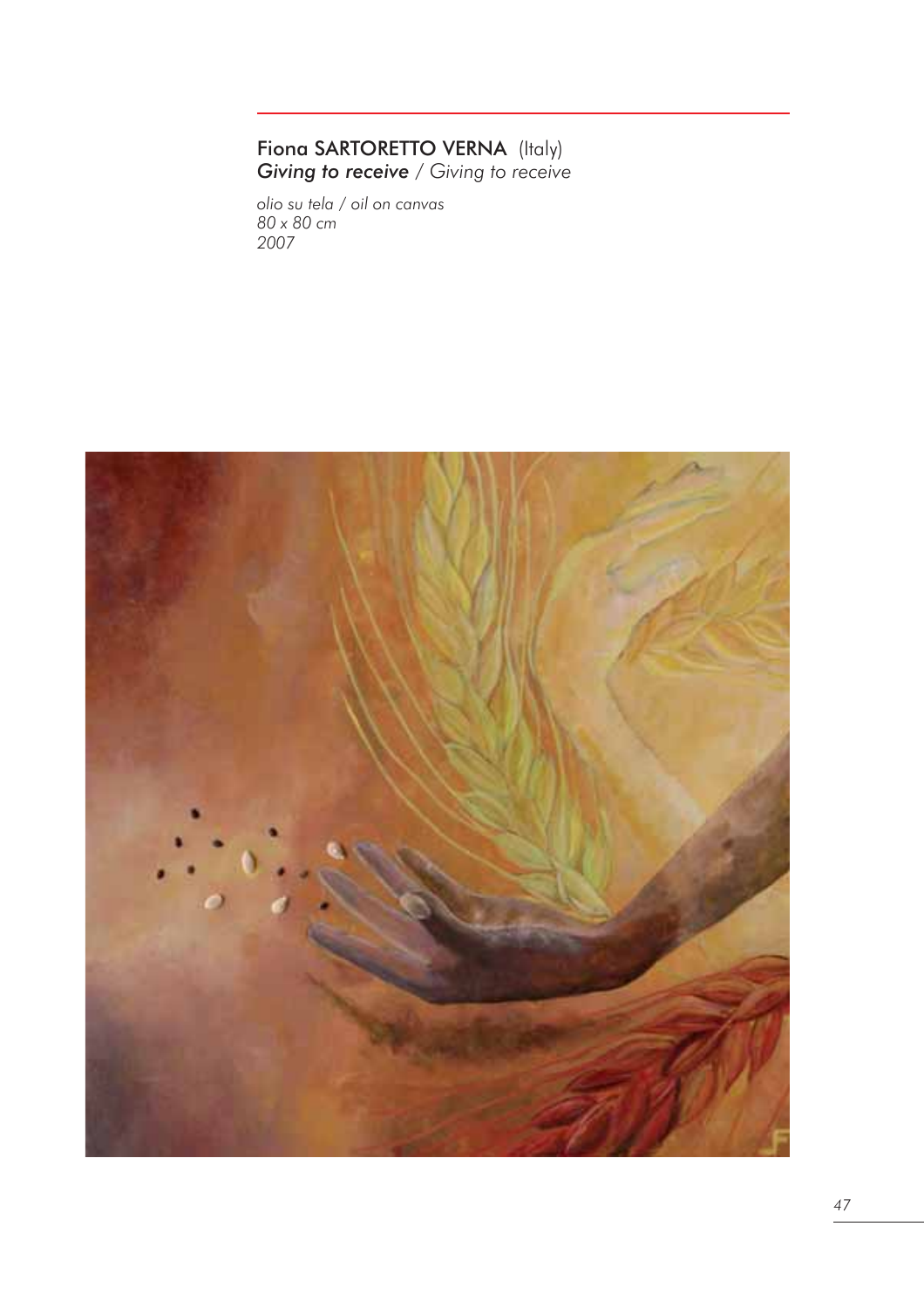# Tina STELLA (Italy) *Passato presente e futuro / Past present and future*

*tecnica mista su tela / mixed technique on canvas 85 x 70 cm 2007*

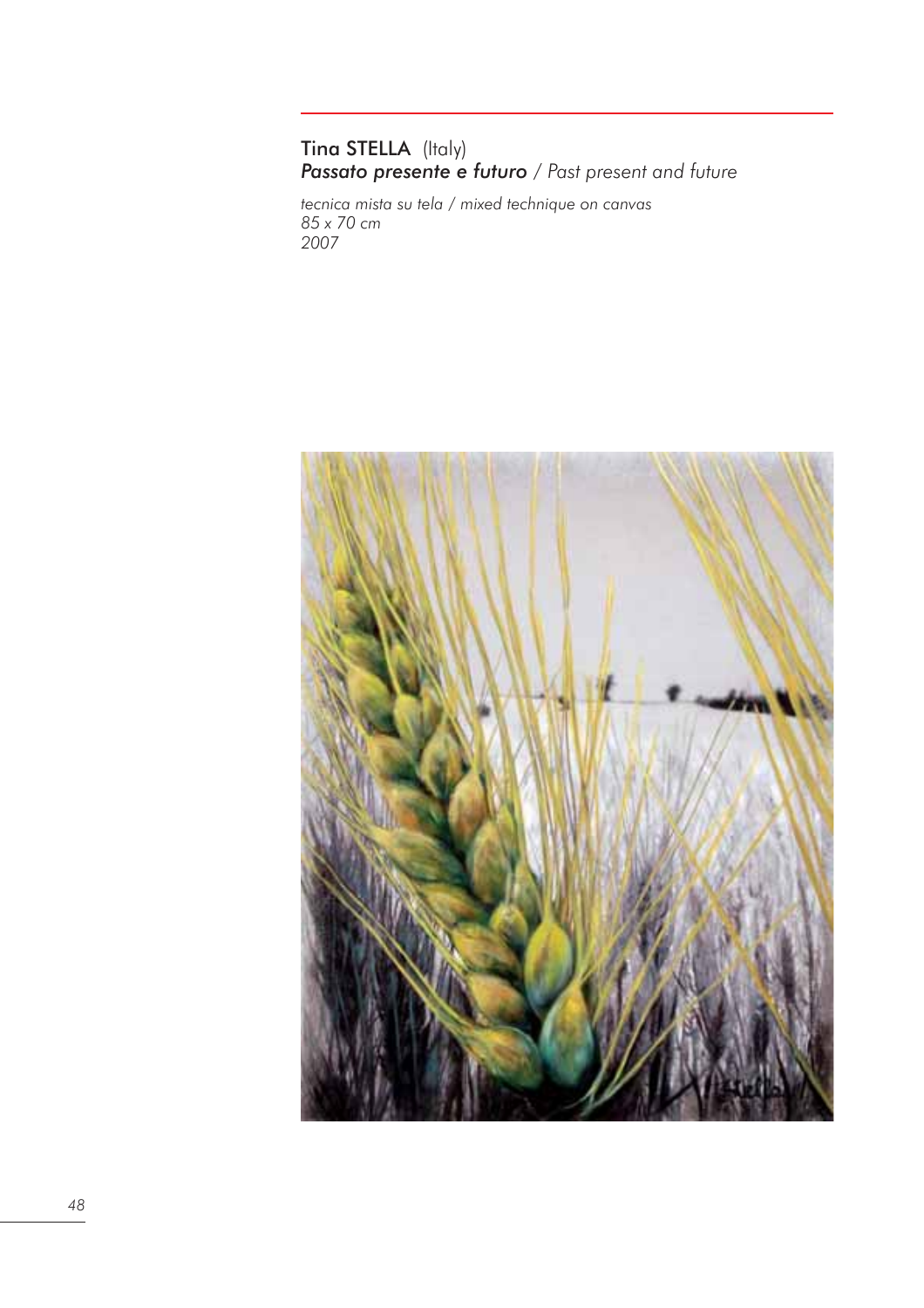## Virginia TRANCANELLI (Italy) *Verso la luce / Towards the light*

*olio su tela / oil on canvas 80 x 60 cm 2007*

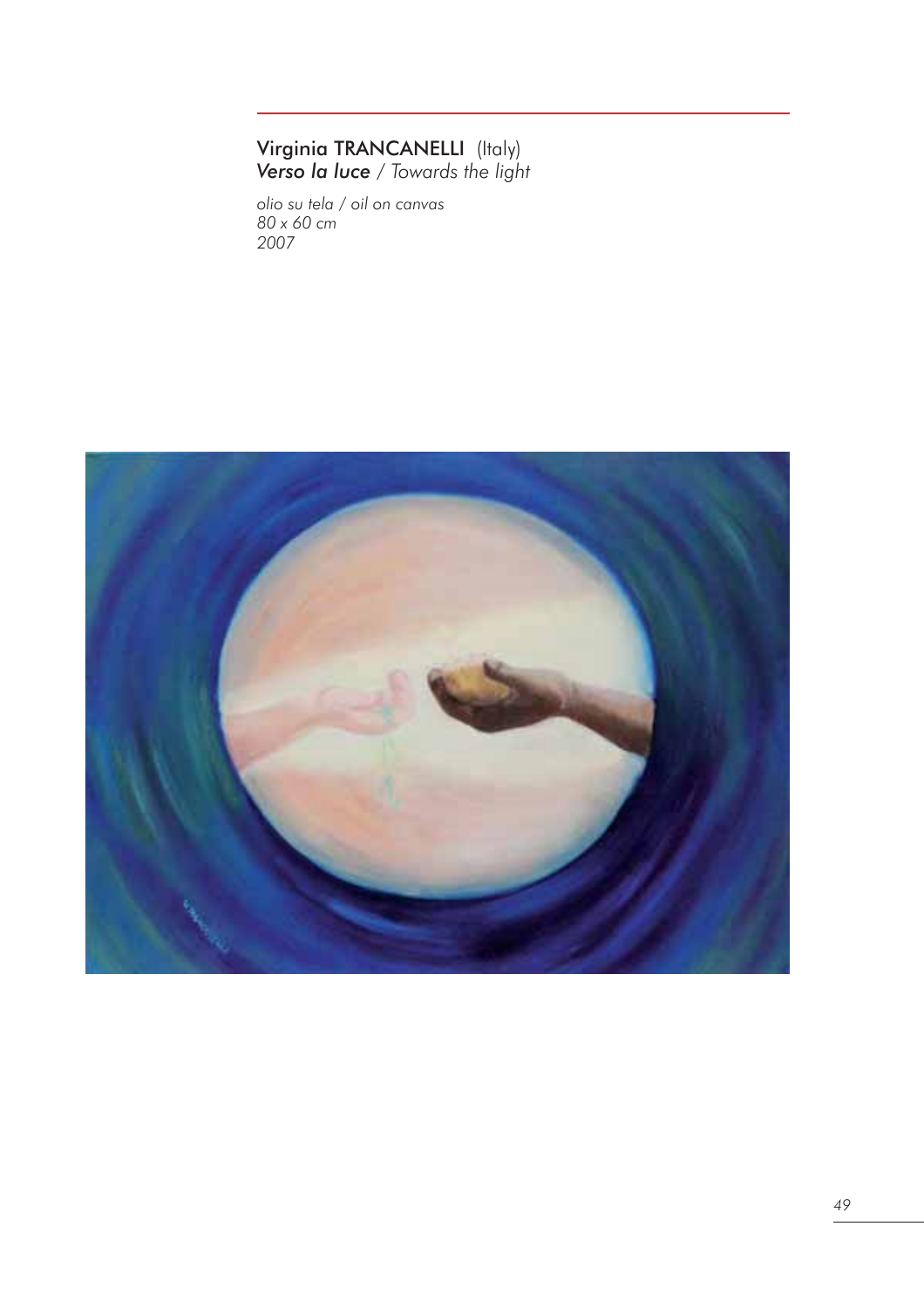#### Luisa ZAPATA (Colombia) *Senza titolo / Untitled*

*olio su tela / oil on canvas 120 x 70 cm 2007*

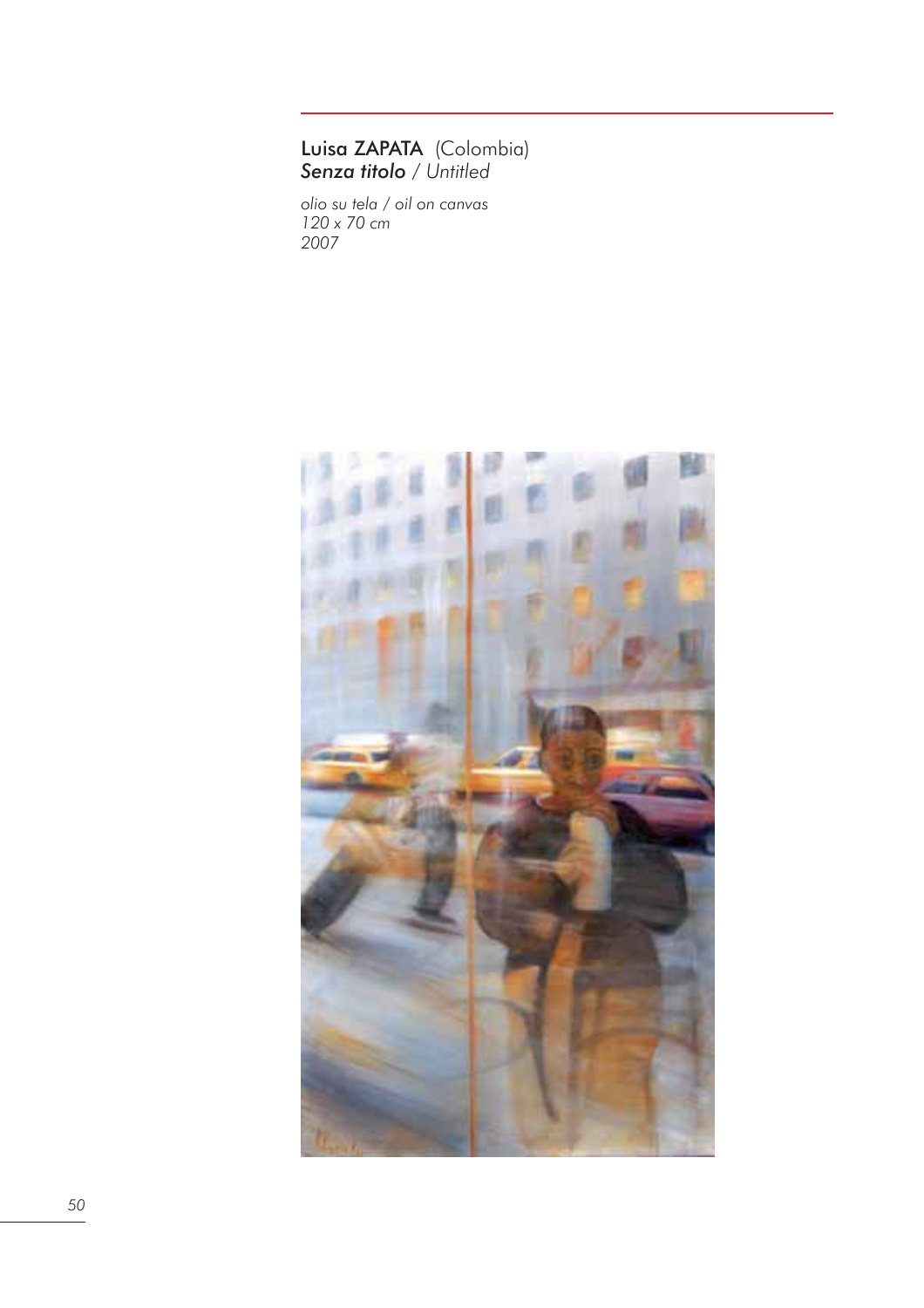Silvia ZIINO, Andrea ROMOLI (Italy) *La strada che conduce all'inferno è lastricata di buone intenzioni / The road to hell is paved with good intentions* 

*tecnica mista su tela / mixed technique on canvas 2 tele 50 x 70 cm / 2 canvas 50 x 70 cm 2007*

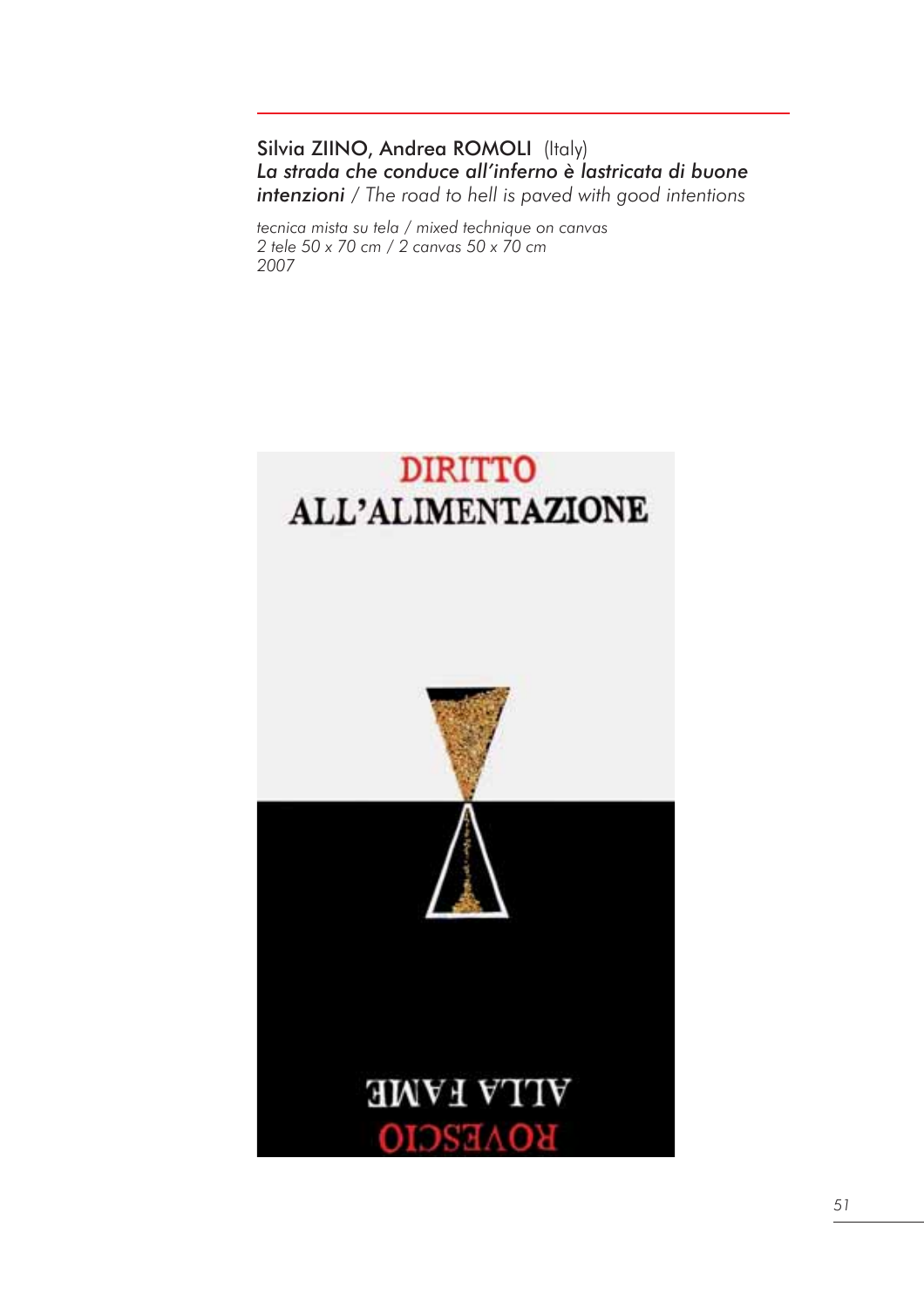## Laura ANTINUCCI (Italy) *La speranza della sera / Evening hope*

*pittura su porcellana / painting on porcelain 34 x 43 cm 2007*

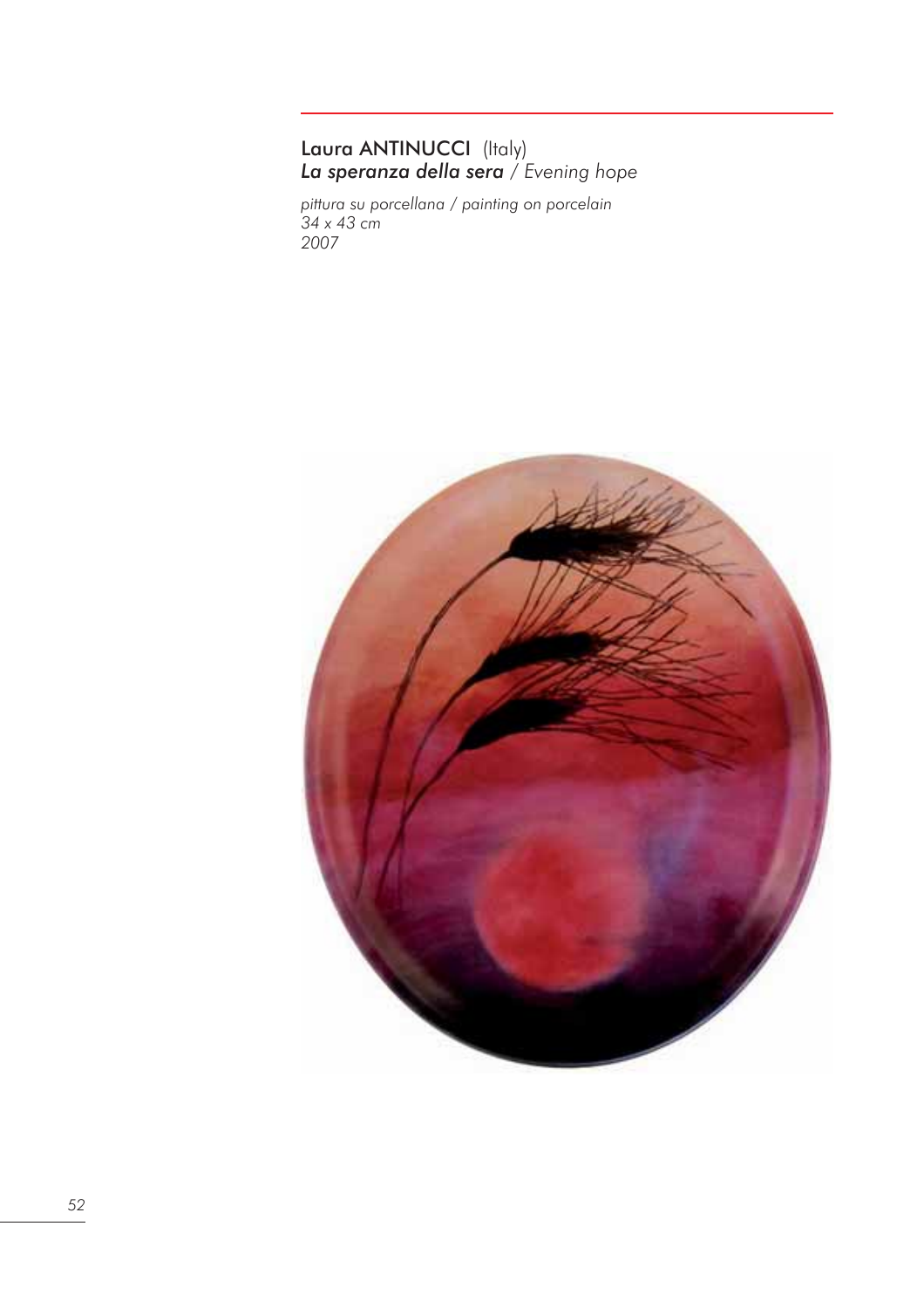## Marjan FARJAN (Iran) *-8! / -8!*

*pittura su porcellana / painting on porcelain 30 x 45 cm 2007*

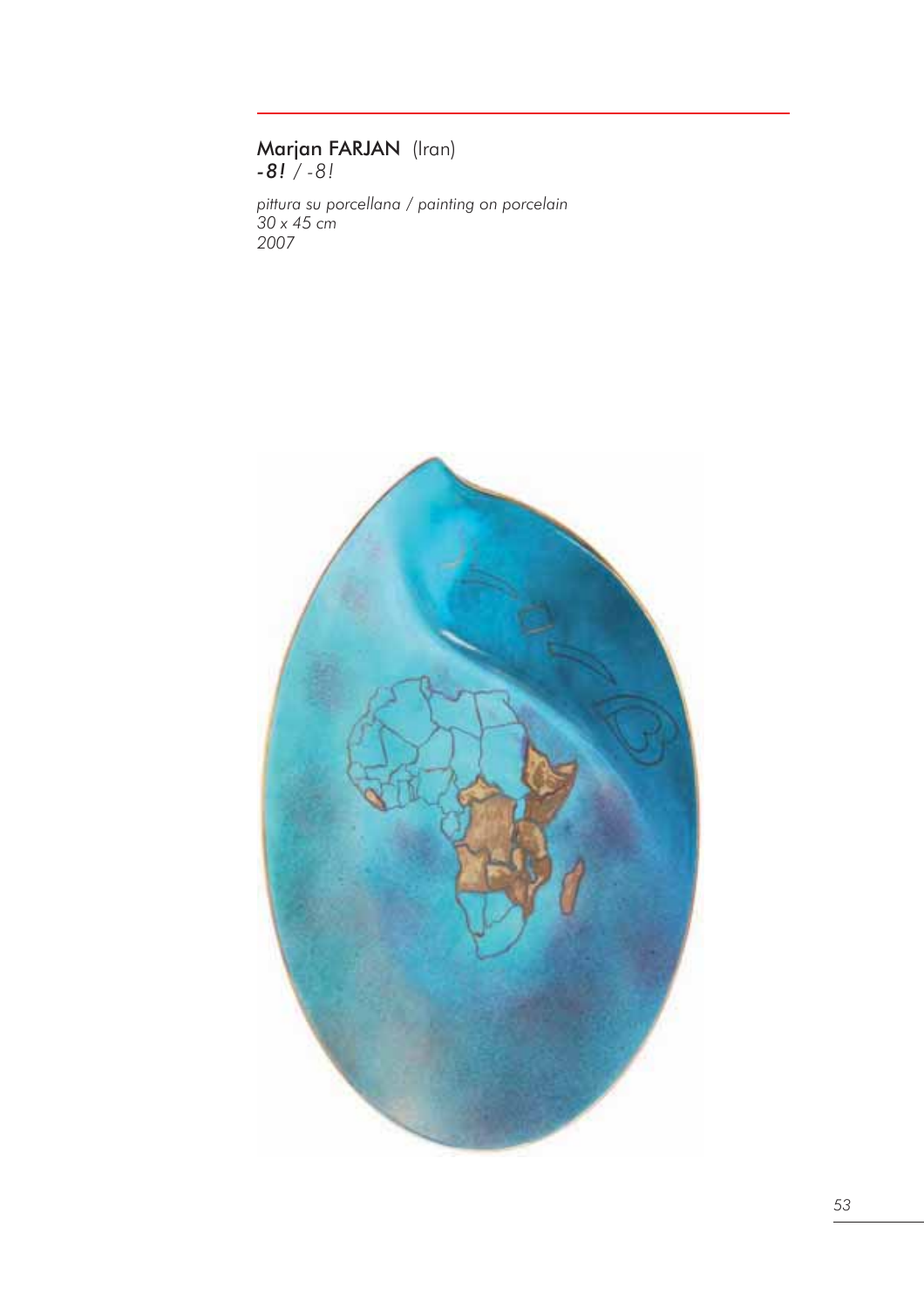## Marjan FARJAN (Iran) *Pugno di riso / Handful of rice*

*pittura su porcellana / painting on porcelain 9 x 46 cm 2007*

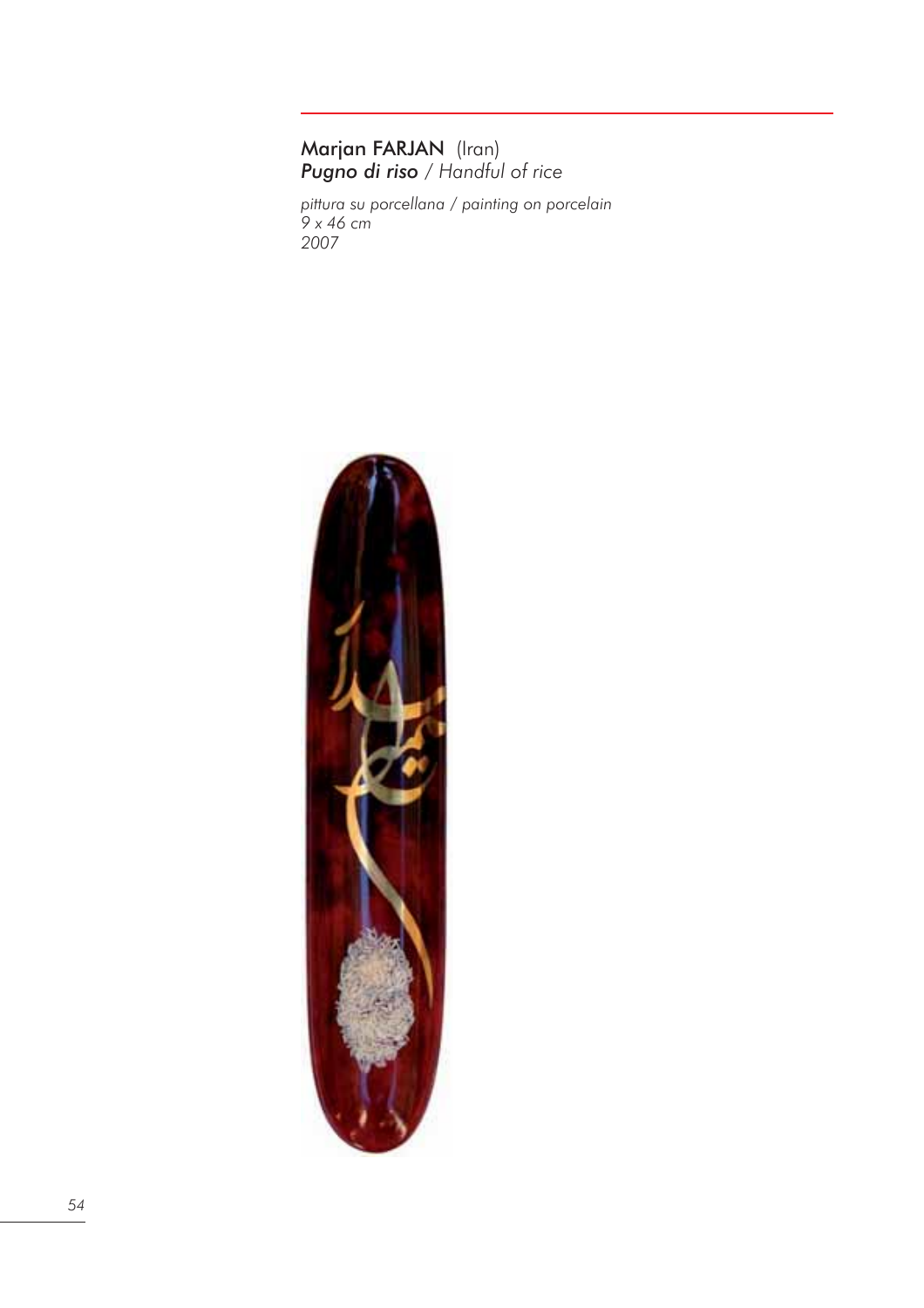## Tiziana ORECCHIO (Italy) *L'oro nel vento / Gold in the wind*

*pittura su porcellana / painting on porcelain 33 x 33 cm 2007*

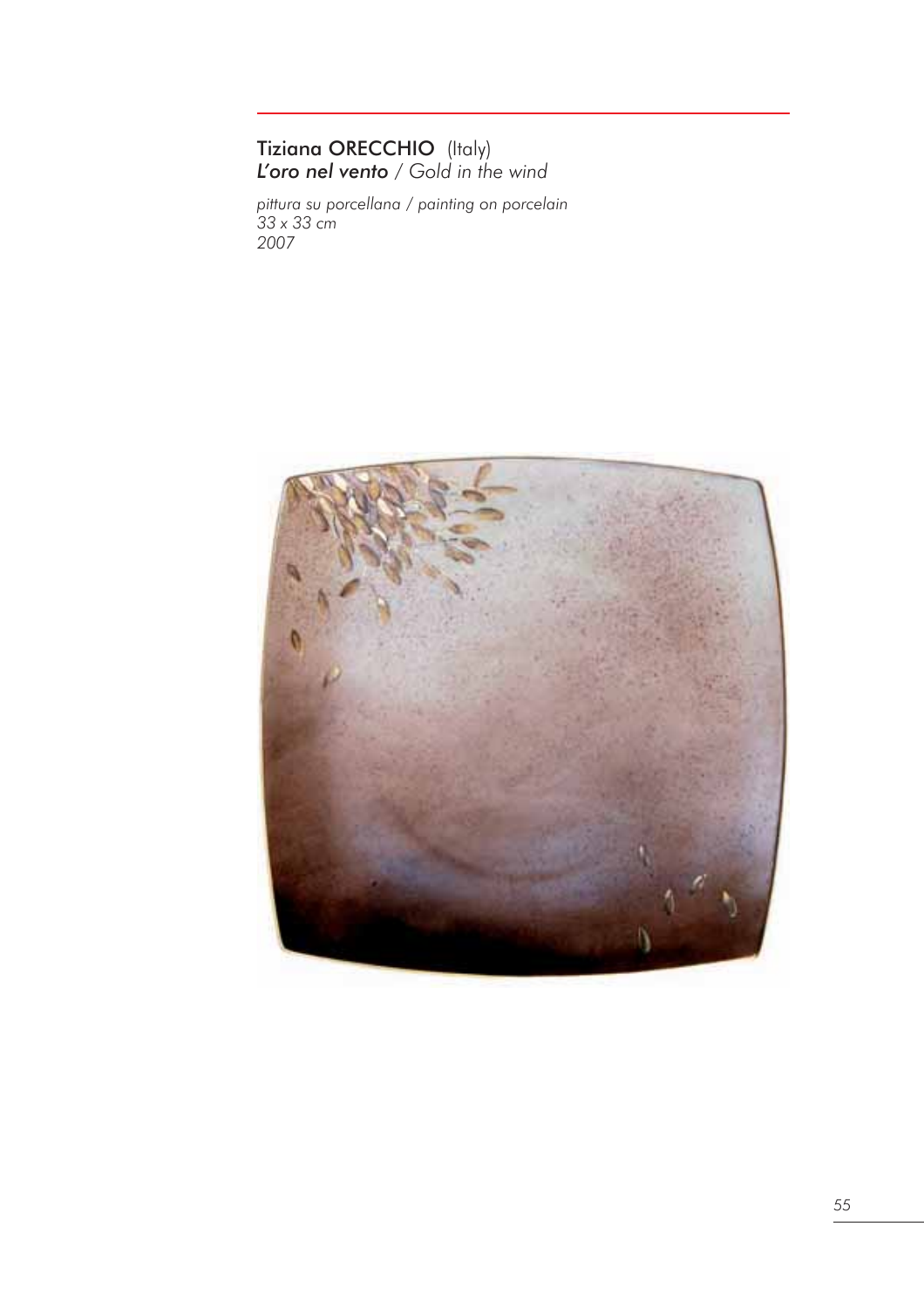

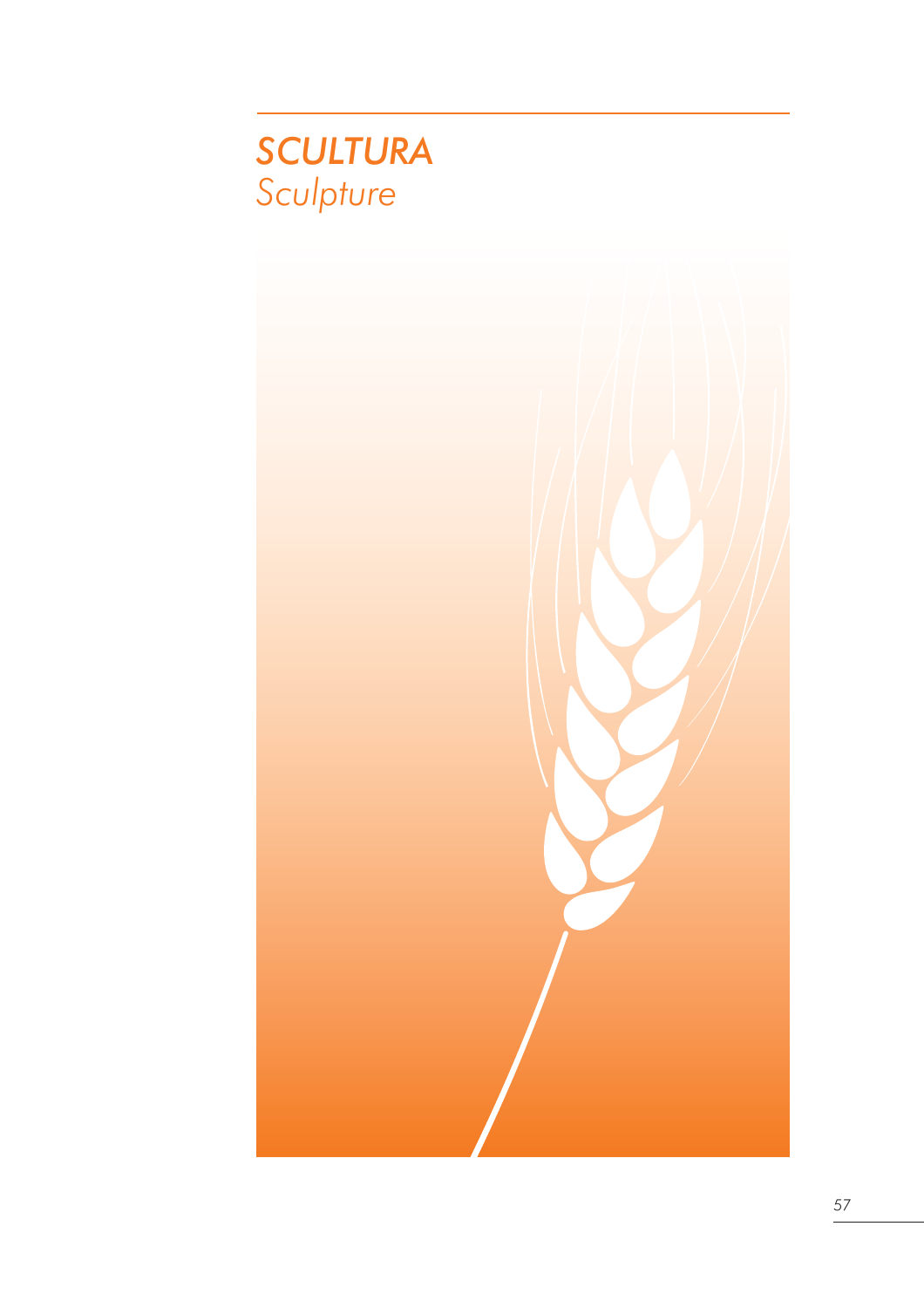## Simone CAMETTI (Italy) *Speranze dalla terra / Hopes from the soil*

*travertino, ferro, terra / travertino, iron, soil h 120 x 120 x 90 cm 2007*

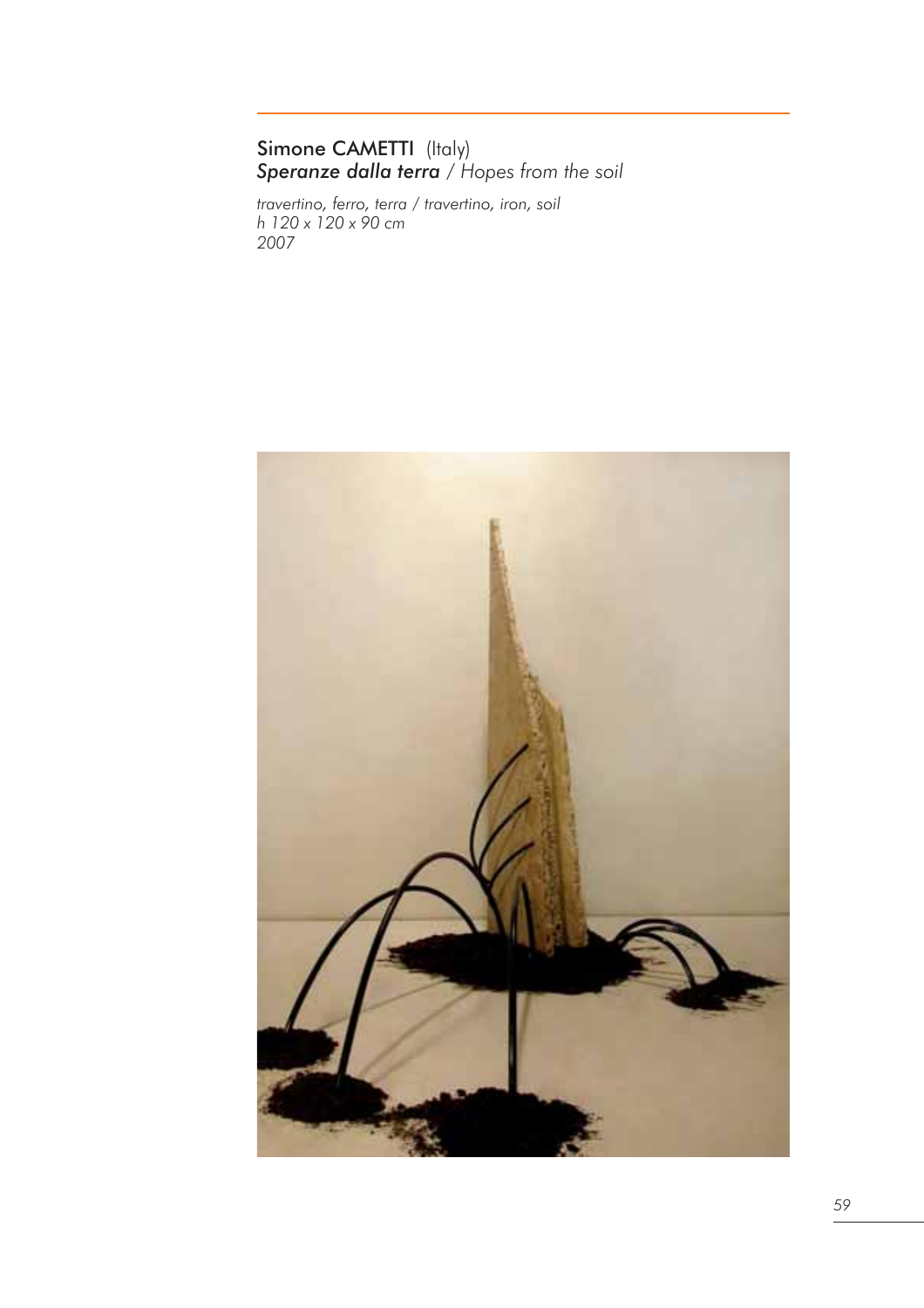#### Fabrizio DELL'ARNO (Brazil) *Scomposizione 08 / Breaking up 08*

*gesso / chalk h 48 x 32 x 31 cm 2006*

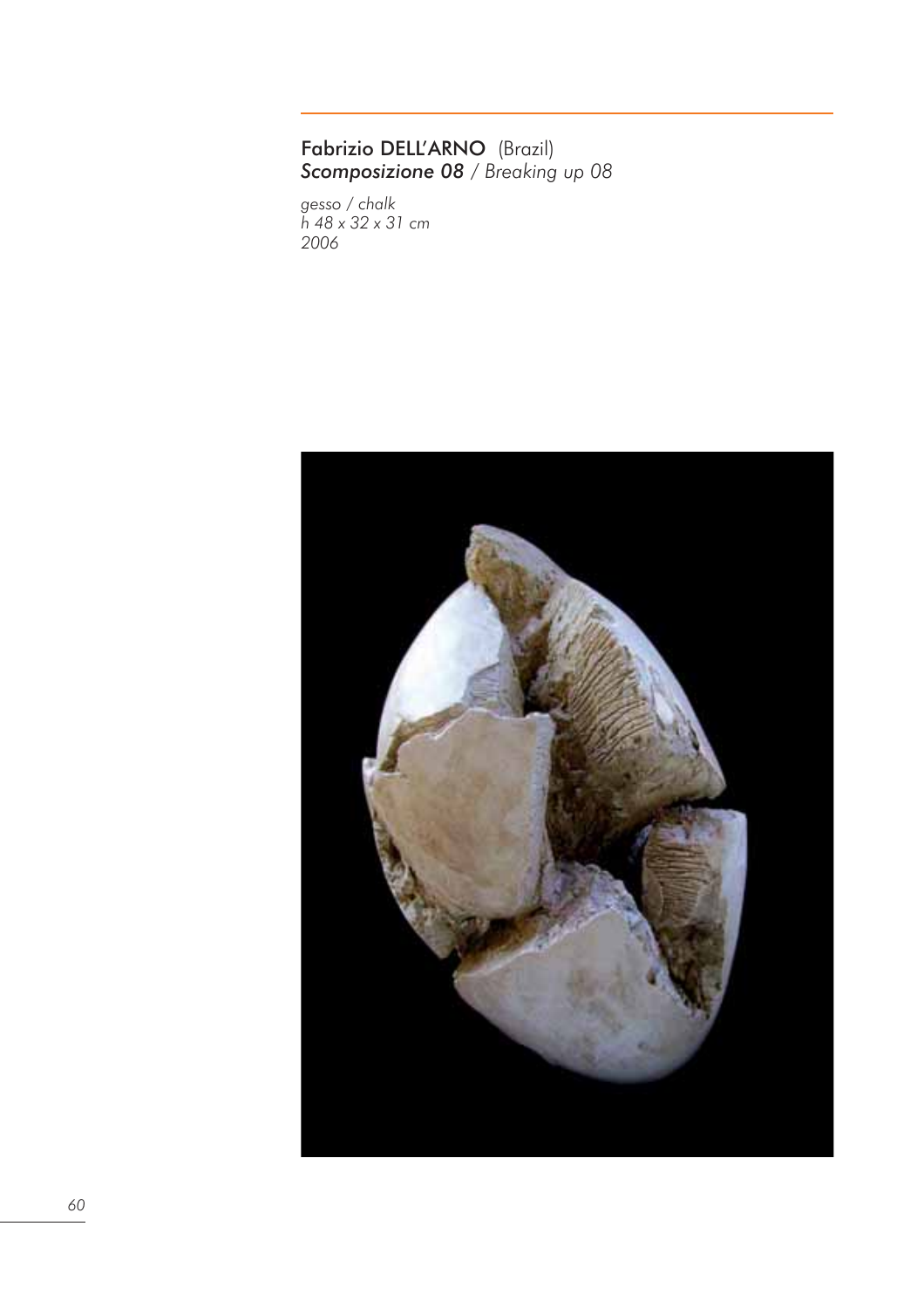## Fabrizio DELL'ARNO (Brazil) *Scomposizione 02 / Breaking up 02*

*gesso / chalk h 52 x 94 x 58 cm 2006*

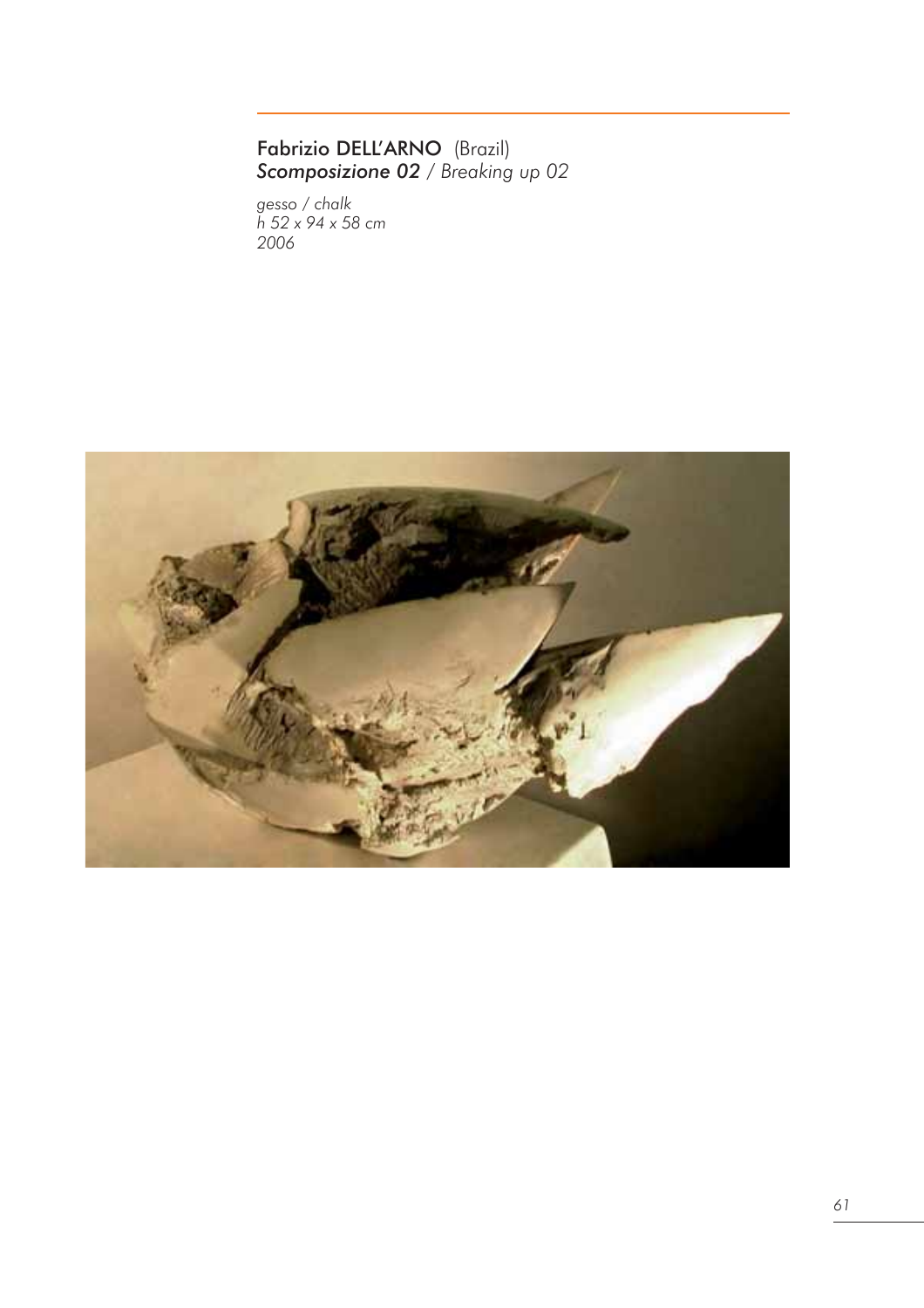# Davide ORLANDI DORMINO (Italy) *Senza titolo / Untitled*

*pane ammuffito, plexiglass, corda, cotone / moldy bread, plexiglass, rope, cotton h 23 x 20 x 20 cm 2007*

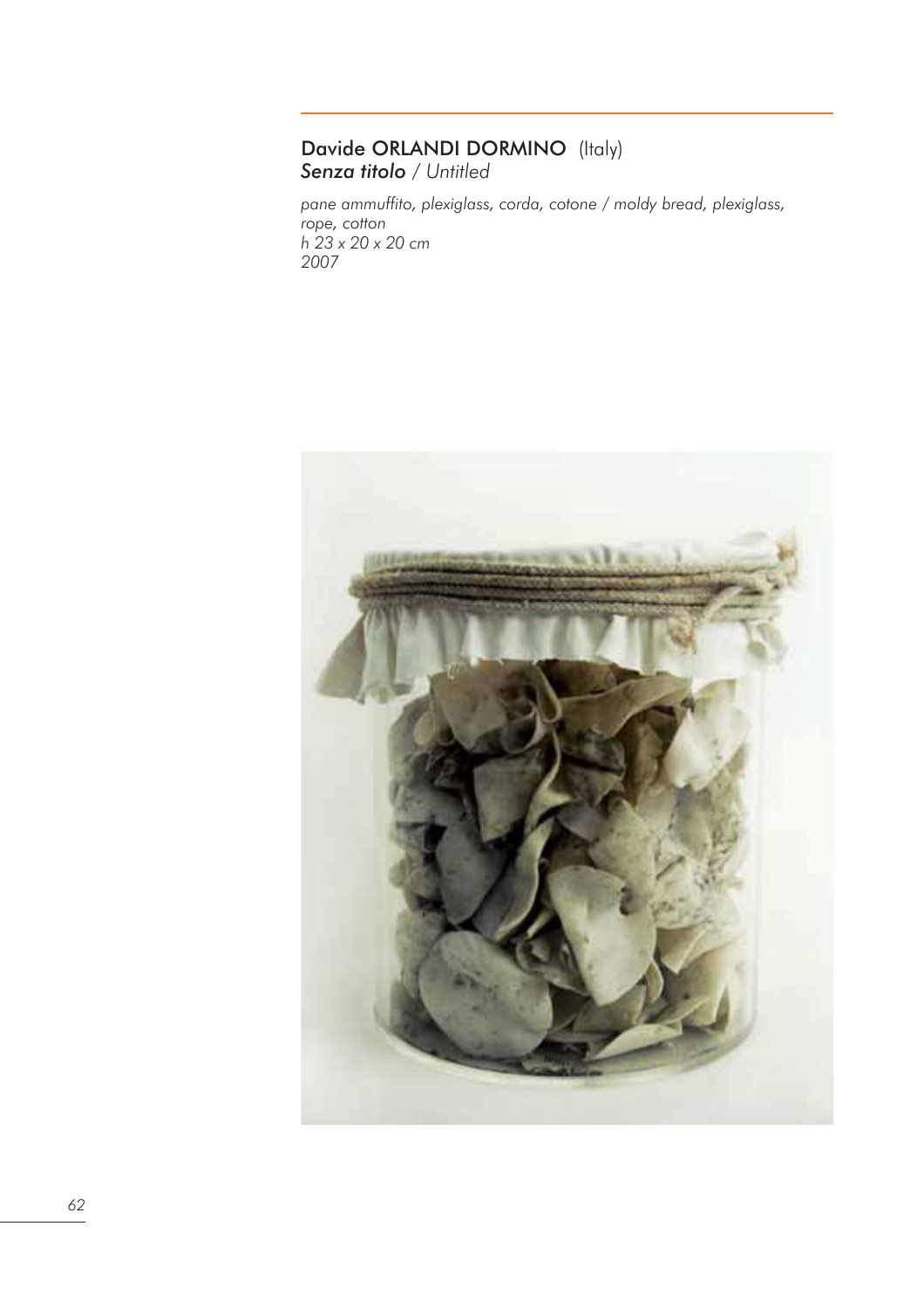## Irene IORNO (Italy) *Oceani / Oceans*

*rete, plastica, sughero / net, plastic, cork h 70 x 500 x 700 cm 2007*

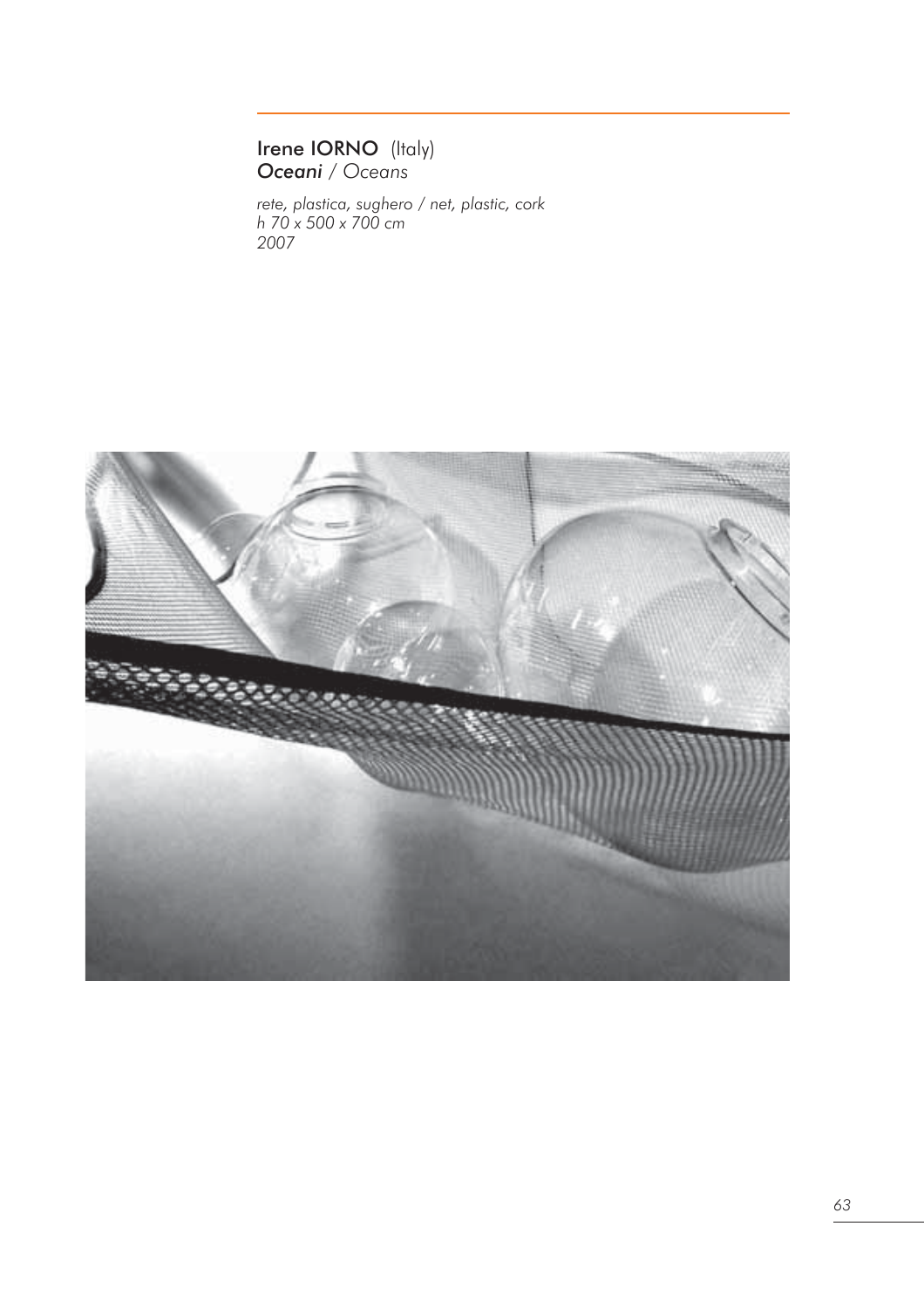#### Salvatore QUINTO (Italy) *Senza titolo / Untitled*

*pietra / stone h 50 x 60 x 40 cm 2007*

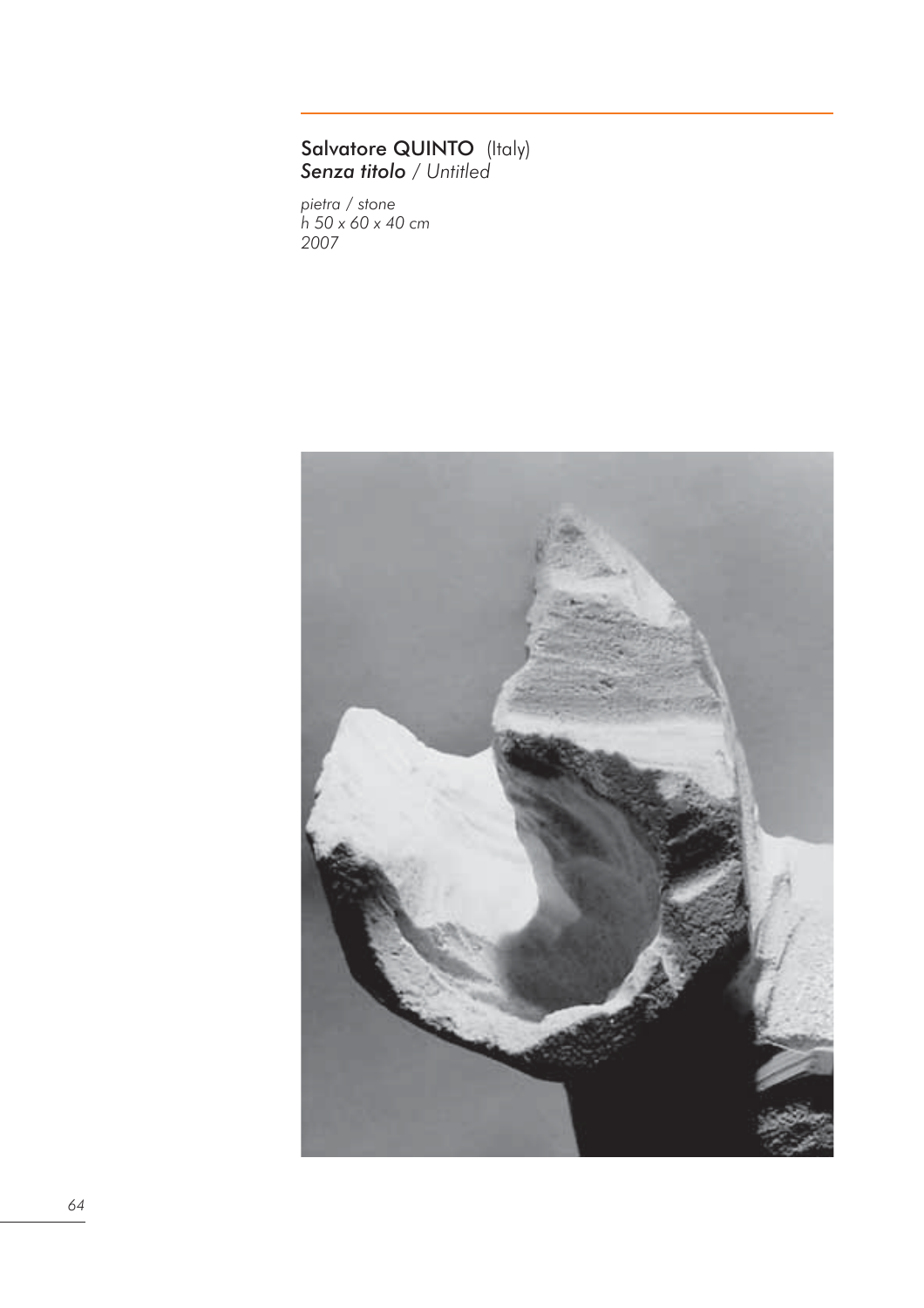## Soledad JOHANSEN (Chile) *Madre tierra / Mother Earth*

*terra, juta, fil di ferro / soil, juta, wire h 200 x 200 x 250 cm 2007*

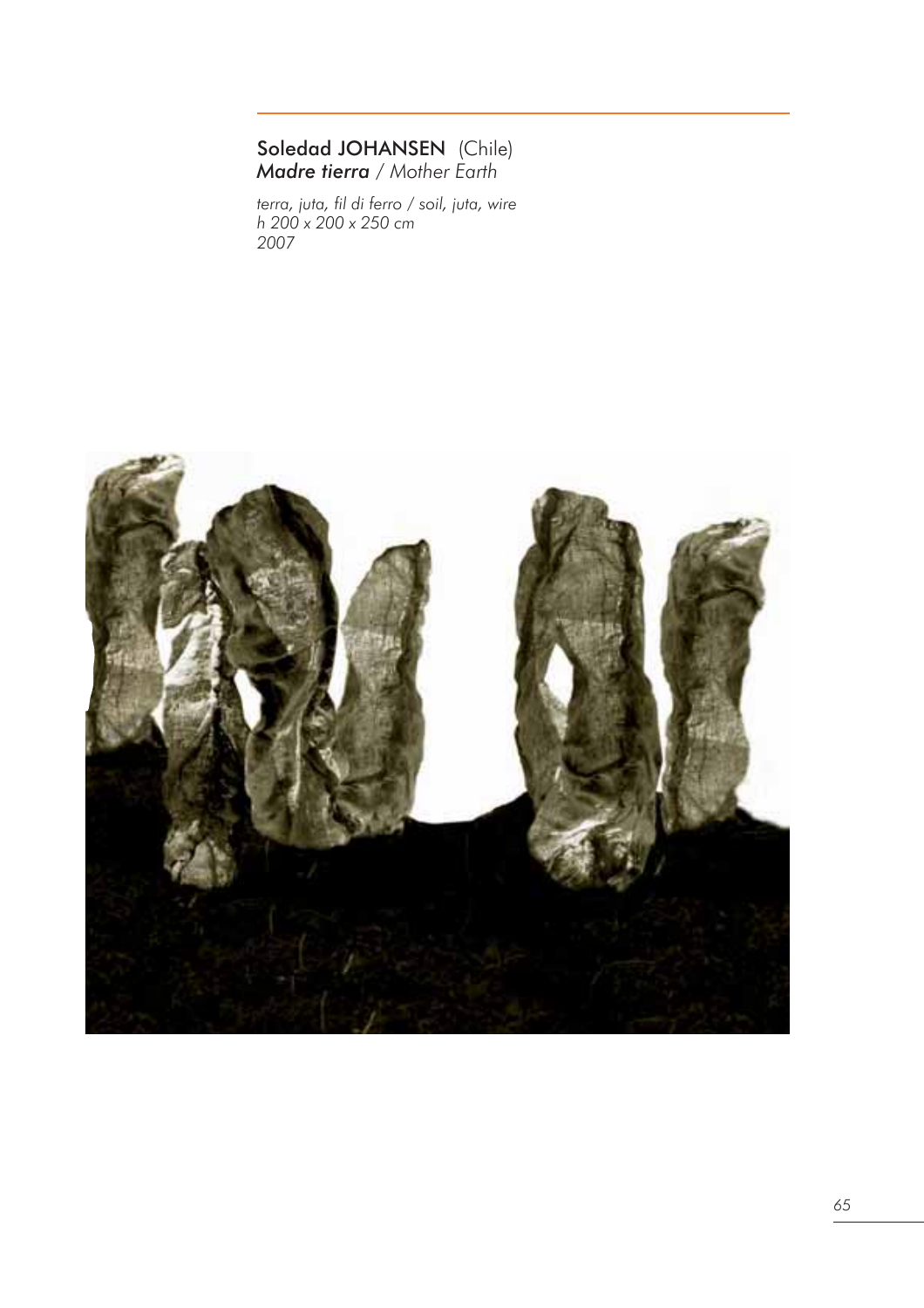#### Irene IORNO, Soledad JOHANSEN (Italy, Chile) *Uomini / Men*

*tecnica mista / mixed technique h 60 x 150 x 150 cm 2007*

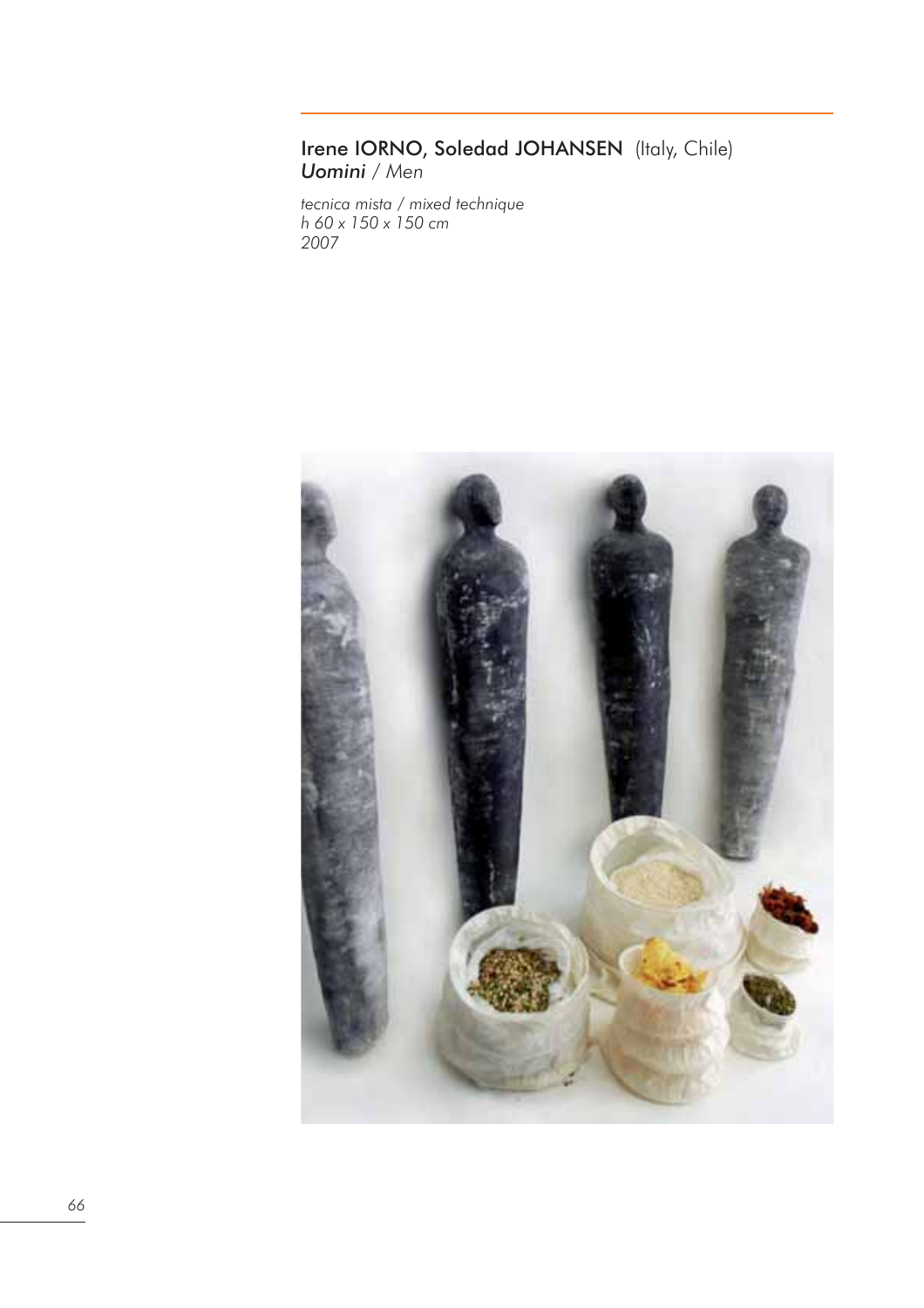Riccardo TORRESI (Italy) *L'altare del sacrificio - "Non si pasce di cibo mortale chi si pasce di cibo celeste" tratto da "Il Don Giovanni" di L. Da Ponte e W. A. Mozart*

*The altar of sacrifice - "Non si pasce di cibo mortale chi si pasce di cibo celeste" taken from "Il Don Giovanni" by L. Da Ponte and W. A. Mozart*

*2007*

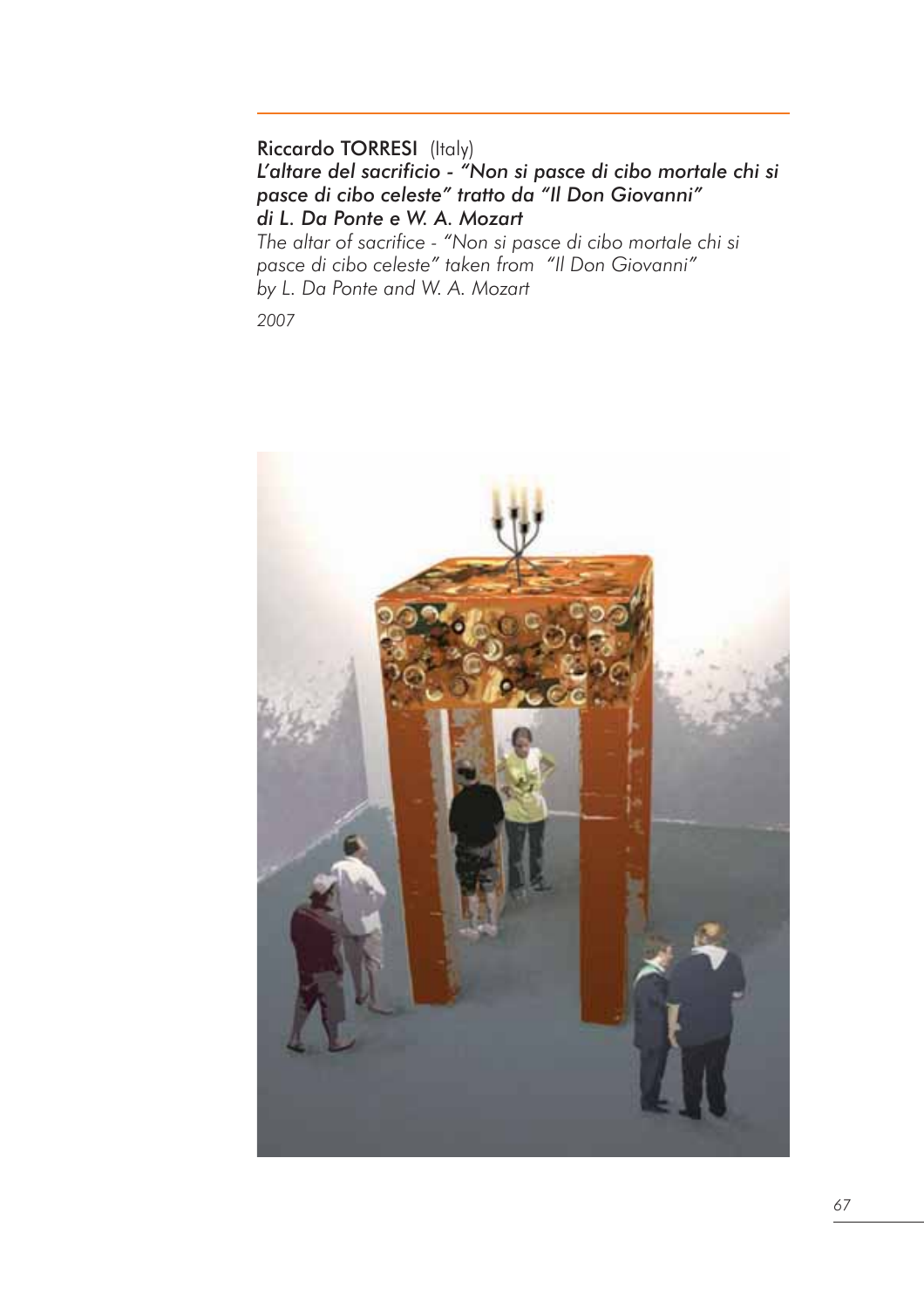## Fabio MONGELLI, Alessandro VERGOZ (Italy) *Il Seme / The Seed*

*Progetto per l'info point "The Right to Food" Project for the info point "The Right to Food" 2007*